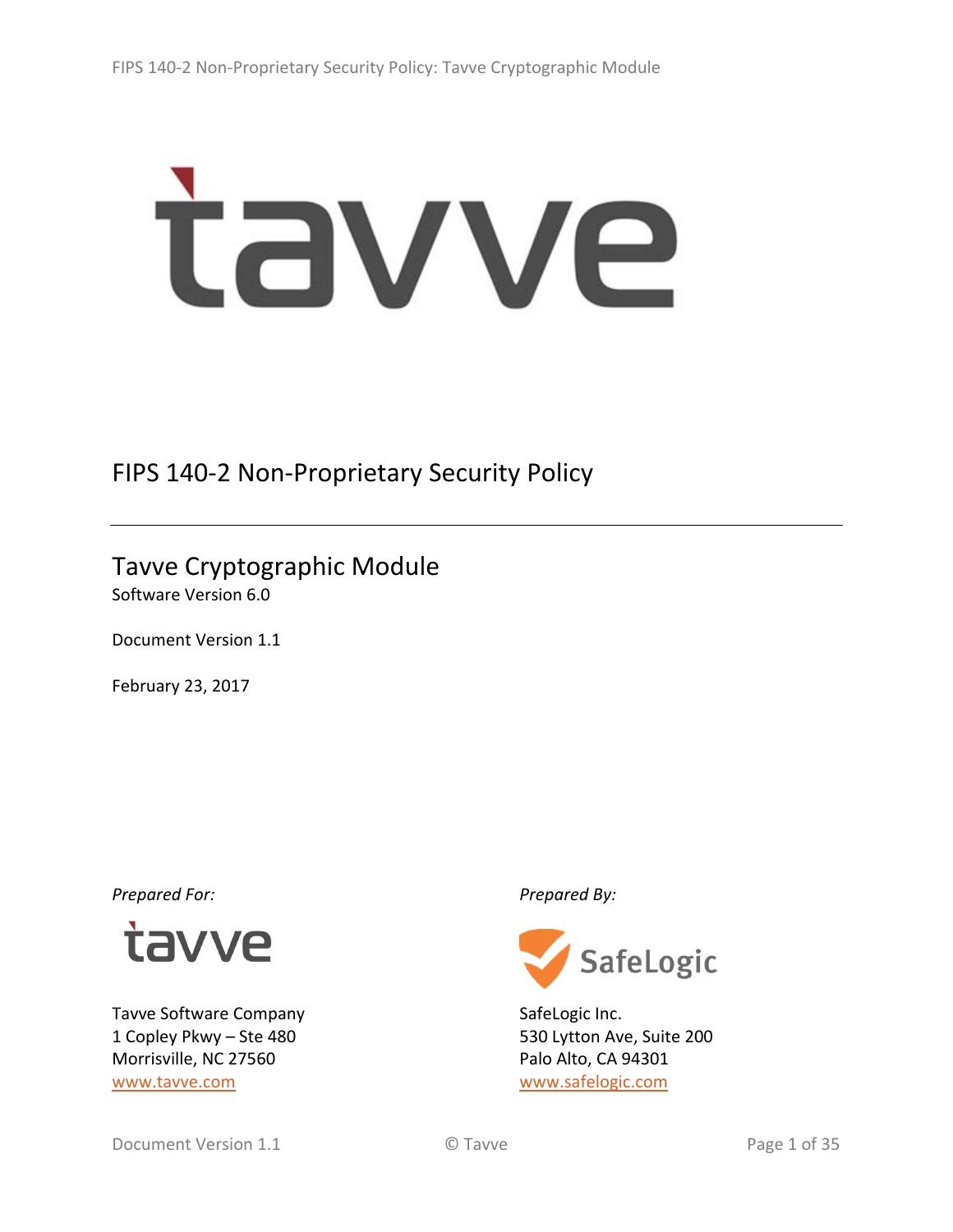FIPS 140‐2 Non‐Proprietary Security Policy: Tavve Cryptographic Module

## **Abstract**

This document provides a non‐proprietary FIPS 140‐2 Security Policy for Tavve Cryptographic Module.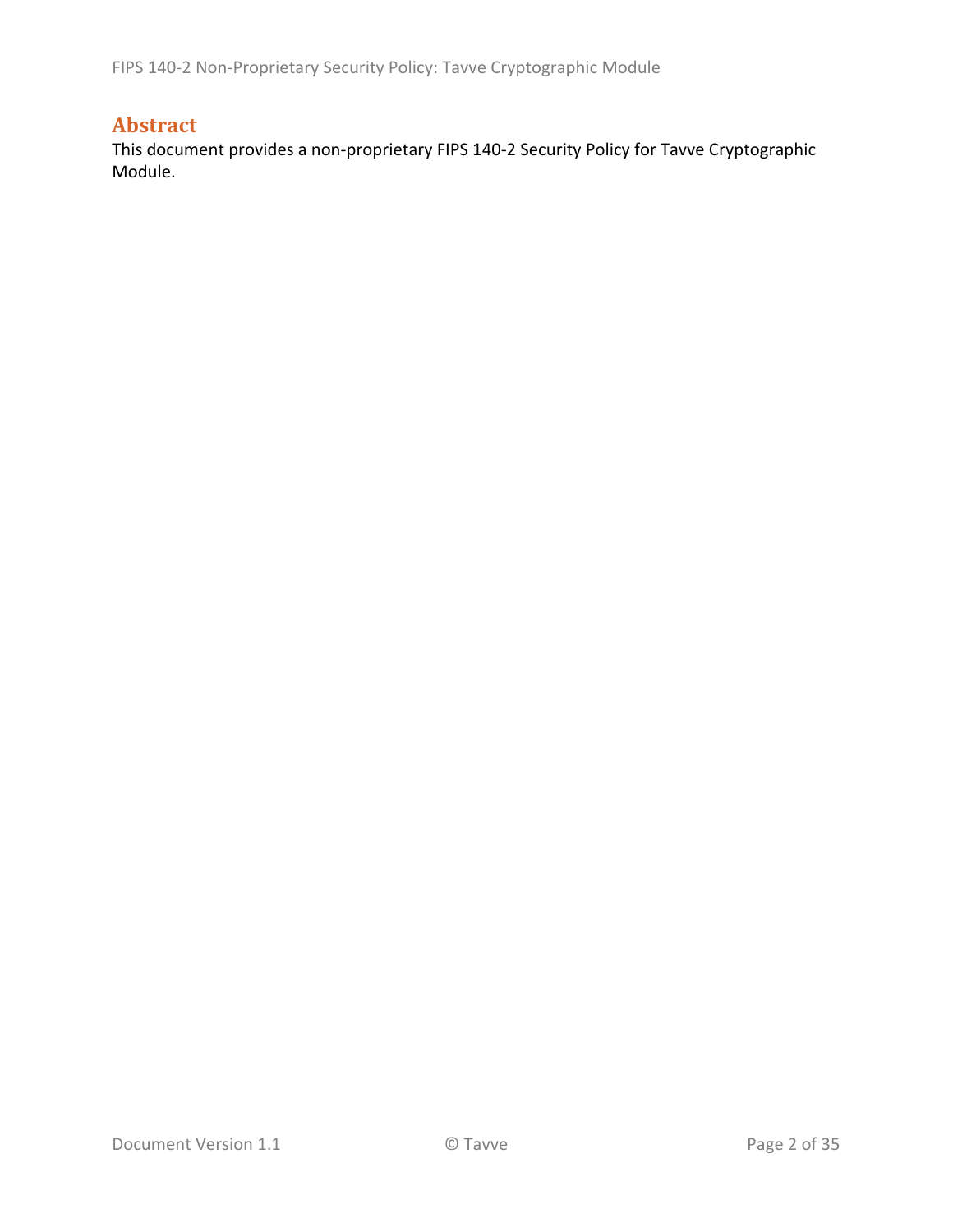# **Table of Contents**

| $\mathbf{1}$   |               |  |
|----------------|---------------|--|
|                | 1.1           |  |
|                | 1.2           |  |
|                | 1.3           |  |
|                | 1.4           |  |
| $\overline{2}$ |               |  |
|                | 2.1           |  |
|                | 2.1.1         |  |
|                | 2.1.2         |  |
|                | 2.1.3         |  |
|                | 2.1.4         |  |
|                | 2.1.5         |  |
|                | 2.1.6         |  |
|                | $2.2^{\circ}$ |  |
|                | 2.2.1         |  |
|                | 2.2.2         |  |
|                | 2.3           |  |
|                | 2.4           |  |
|                | 2.4.1         |  |
|                | 2.4.2         |  |
|                | 2.5           |  |
|                | 2.6           |  |
|                | 2.6.1         |  |
|                | 2.7           |  |
|                | 2.7.1         |  |
|                | 2.7.2         |  |
|                | 2.8           |  |
| 3              |               |  |
|                | 3.1           |  |
|                | 3.1.1         |  |
|                | 3.1.2         |  |
|                | 3.1.3         |  |
|                | 3.1.4         |  |
|                | 3.1.5         |  |
| 4              |               |  |
|                | 4.1           |  |
|                | 4.2           |  |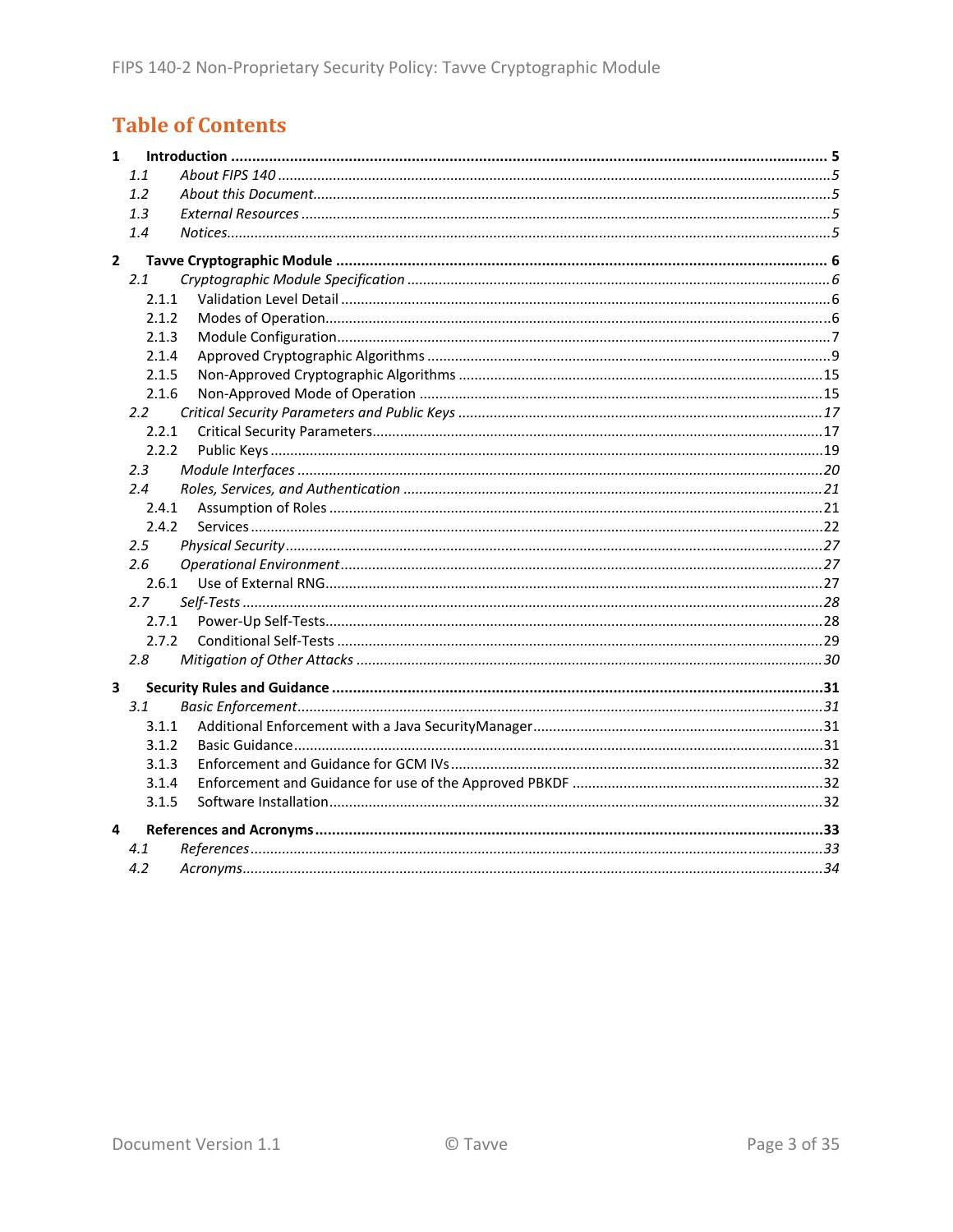## **List of Tables**

# **List of Figures**

|--|--|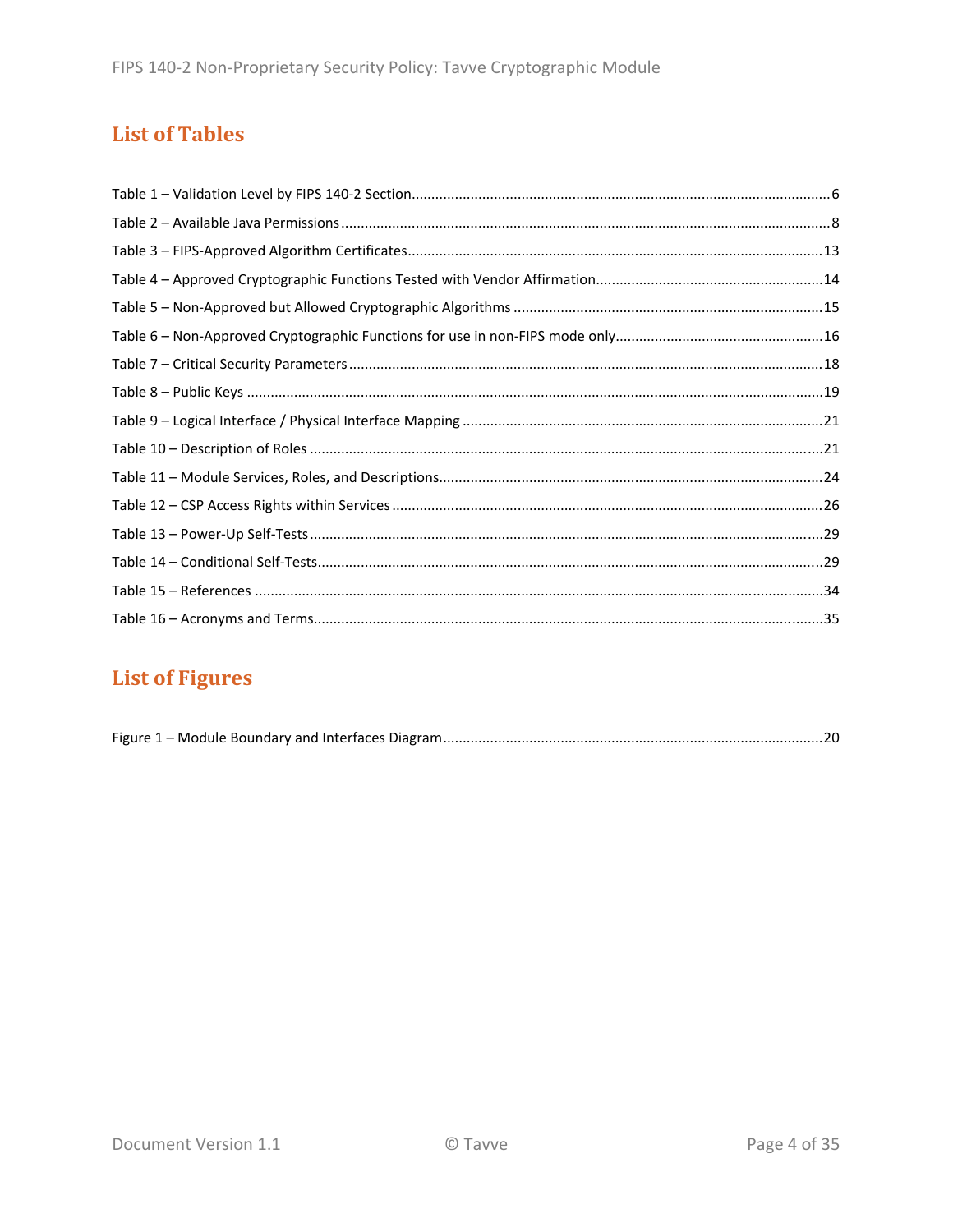# **1 Introduction**

## **1.1 About FIPS 140**

Federal Information Processing Standards Publication 140‐2 — Security Requirements for Cryptographic Modules specifies requirements for cryptographic modules to be deployed in a Sensitive but Unclassified environment. The National Institute of Standards and Technology (NIST) and Communications Security Establishment Canada (CSE) Cryptographic Module Validation Program (CMVP) run the FIPS 140 program. The NVLAP accredits independent testing labs to perform FIPS 140 testing; the CMVP validates modules meeting FIPS 140 validation. *Validated* is the term given to a module that is documented and tested against the FIPS 140 criteria.

More information is available on the CMVP website at http://csrc.nist.gov/groups/STM/cmvp/index.html.

## **1.2 About this Document**

This non‐proprietary Cryptographic Module Security Policy for the Tavve Cryptographic Module provides an overview of the product and a high‐level description of how it meets the security requirements of FIPS 140‐2. This document contains details on the module's cryptographic keys and critical security parameters. This Security Policy concludes with instructions and guidance on running the module in a FIPS 140‐2 mode of operation.

The Tavve Cryptographic Module may also be referred to as the "module" in this document.

## **1.3 External Resources**

The Tavve website (http://www.tavve.com/) contains information on Tavve services and products. The Cryptographic Module Validation Program website contains links to the FIPS 140‐ 2 certificate and SafeLogic contact information.

#### **1.4 Notices**

This document may be freely reproduced and distributed in its entirety without modification.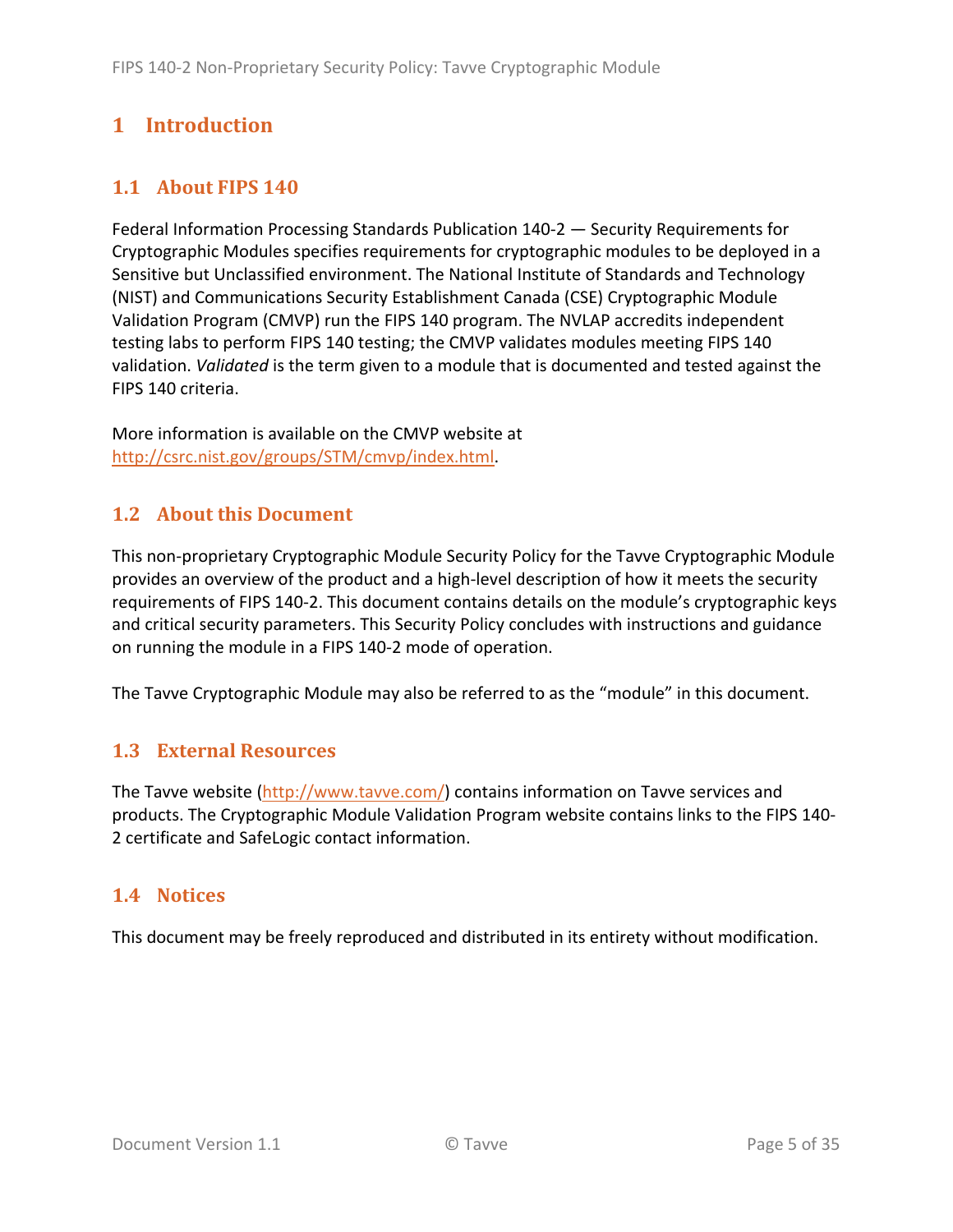## **2** Tavve Cryptographic Module

## **2.1 Cryptographic Module Specification**

The Tavve Cryptographic Module is the FIPS validated cryptographic module used in the ZoneRanger 6.0.0.0 and Ranger Gateway 6.0.0.0.

The module's logical cryptographic boundary is the Java Archive (JAR) file (ccj-fips-3.0.0.jar). The module is a multi‐chip standalone embodiment installed on a General Purpose Device. The module is a software module and relies on the physical characteristics of the host platform. The module's physical cryptographic boundary is defined by the enclosure of the host platform. All operations of the module occur via calls from host applications and their respective internal daemons/processes. As such there are no untrusted services calling the services of the module.

#### **2.1.1 Validation Level Detail**

The following table lists the level of validation for each area in FIPS 140‐2:

| <b>FIPS 140-2 Section Title</b>                | Validation<br><b>Level</b> |
|------------------------------------------------|----------------------------|
| Cryptographic Module Specification             |                            |
| Cryptographic Module Ports and Interfaces      |                            |
| Roles, Services, and Authentication            | 1                          |
| <b>Finite State Model</b>                      | 1                          |
| <b>Physical Security</b>                       | N/A                        |
| <b>Operational Environment</b>                 |                            |
| Cryptographic Key Management                   |                            |
| Electromagnetic Interference / Electromagnetic | 1                          |
| Compatibility                                  |                            |
| Self-Tests                                     | 1                          |
| Design Assurance                               | 1                          |
| Mitigation of Other Attacks                    |                            |

**Table 1 – Validation Level by FIPS 140‐2 Section**

#### **2.1.2 Modes of Operation**

The module supports two modes of operation: Approved and Non‐approved. The module will be in FIPS‐approved mode when the appropriate factory is called. To verify that a module is in the Approved Mode of operation, the user can call a FIPS‐approved mode status method (*CryptoServicesRegisrar.isInApprovedOnlyMode()*). If the module is configured to allow approved and non‐approved mode operation, a call to

*CryptoServicesRegistrar.setApprovedMode(true)* will switch the current thread of user control into approved mode.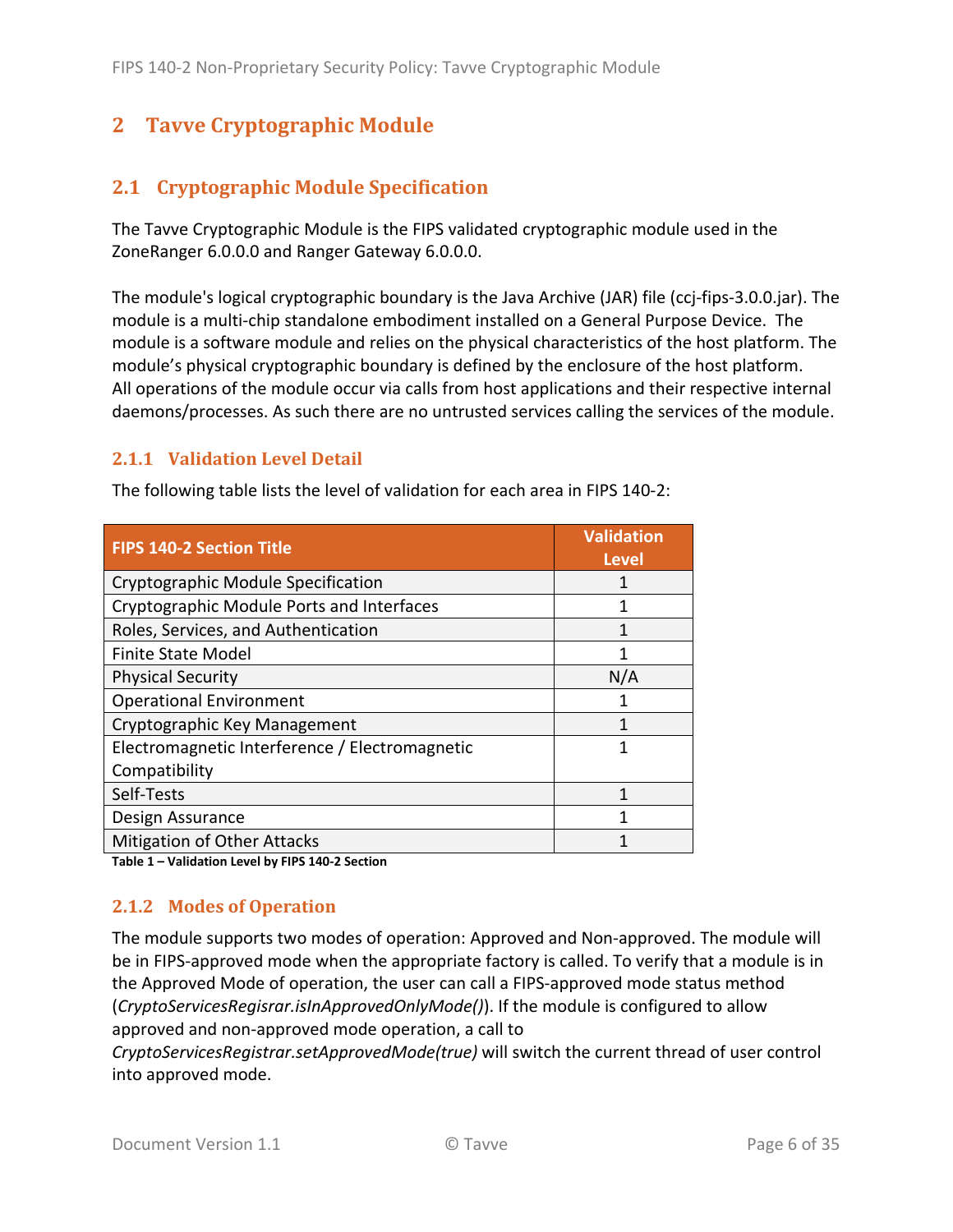In FIPS-approved mode, the module will not provide non-approved algorithms, therefore, exceptions will be called if the user tries to access non-approved algorithms in the Approved Mode.

#### **2.1.3 Module Configuration**

In default operation, the module will start with both approved and non‐approved mode enabled.

If the underlying JVM is running with a Java Security Manager installed, the module will be running in approved mode with secret and private key export disabled.

Use of the module with a Java Security Manager requires the setting of some basic permissions to allow the module HMAC‐SHA‐256 software integrity test to take place as well as to allow the module itself to examine secret and private keys. The basic permissions required for the module to operate correctly with a Java Security Manager are indicated by a Y in the **Req** column of Table 2 – Available Java Permissions.

| <b>Permission</b>        | <b>Settings</b>               | Req | <b>Usage</b>                                        |
|--------------------------|-------------------------------|-----|-----------------------------------------------------|
| <b>RuntimePermission</b> | "getProtectionDomain"         | Y   | Allows checksum to be<br>carried out on jar         |
| <b>RuntimePermission</b> | "accessDeclaredMembers"       | Y   | Allows use of reflection<br>API within the provider |
| PropertyPermission       | "java.runtime.name", "read"   | N   | Only if configuration<br>properties are used        |
| SecurityPermission       | "putProviderProperty.BCFIPS"  | N   | Only if provider<br>installed during<br>execution   |
| CryptoServicesPermission | "unapprovedModeEnabled"       | N   | Only if unapproved<br>mode algorithms<br>required   |
| CryptoServicesPermission | "changeToApprovedModeEnabled" | N   | Only if threads allowed<br>to change modes          |
| CryptoServicesPermission | "exportSecretKey"             | N   | To allow export of<br>secret keys only              |
| CryptoServicesPermission | "exportPrivateKey"            | N   | To allow export private<br>keys only                |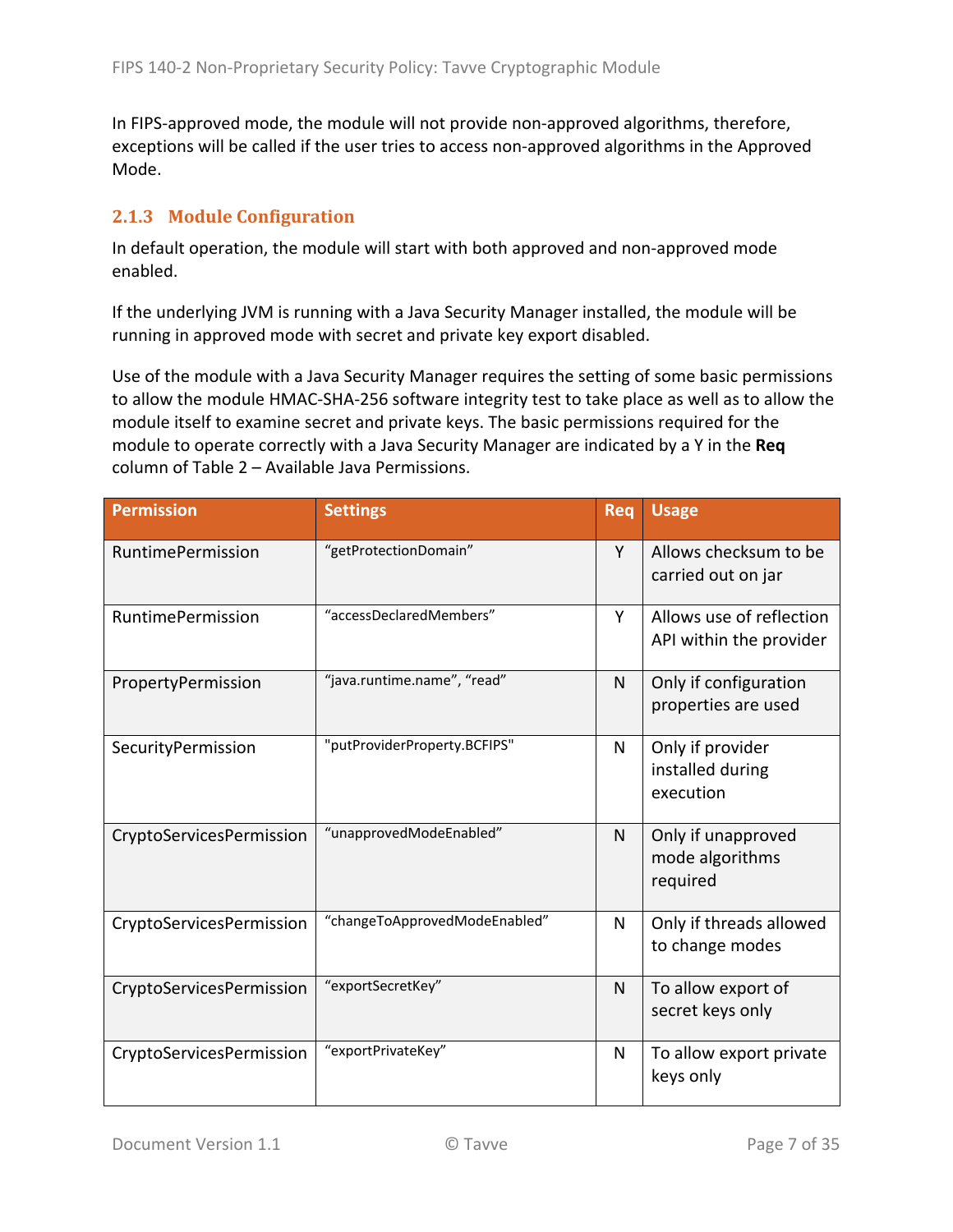| <b>Permission</b>        | <b>Settings</b>           | Req | <b>Usage</b>                                                                            |
|--------------------------|---------------------------|-----|-----------------------------------------------------------------------------------------|
| CryptoServicesPermission | "exportKeys"              | Y   | Required to be applied<br>for the module itself.<br>Optional for any other<br>codebase. |
| CryptoServicesPermission | "tlsNullDigestEnabled"    | N   | Only required for TLS<br>digest calculations                                            |
| CryptoServicesPermission | "tlsPKCS15KeyWrapEnabled" | N   | Only required if TLS is<br>used with RSA<br>encryption                                  |
| CryptoServicesPermission | "tlsAlgorithmsEnabled"    | N   | Enables both<br>NullDigest and<br>PKCS15KeyWrap                                         |
| CryptoServicesPermission | "defaultRandomConfig"     | N   | Allows setting of<br>default SecureRandom                                               |
| CryptoServicesPermission | "threadLocalConfig"       | N   | Required to set a<br>thread local property in<br>the<br>CryptoServicesRegistrar         |
| CryptoServicesPermission | "globalConfig"            | N   | Required to set a global<br>property in the<br>CryptoServicesRegistrar                  |

**Table 2 – Available Java Permissions**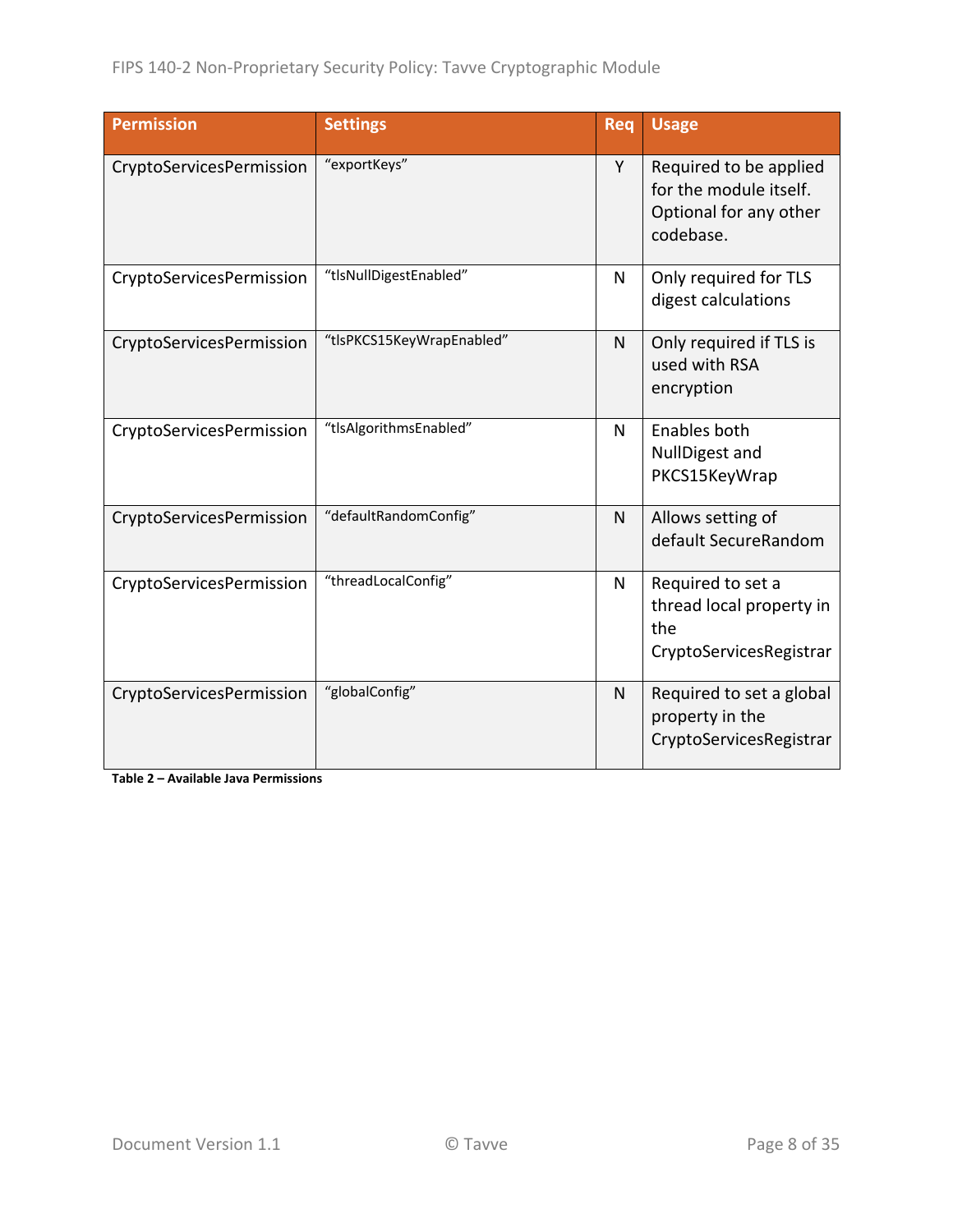#### **2.1.4 Approved Cryptographic Algorithms**

The module's cryptographic algorithm implementations have received the following certificate numbers from the Cryptographic Algorithm Validation Program.

| <b>CAVP Cert.</b>                  | <b>Algorithm</b>                                            | <b>Standard</b>                        | <b>Mode/Method</b>                            | <b>Key Lengths, Curves or</b><br><b>Moduli</b>                              | <b>Use</b>                   |
|------------------------------------|-------------------------------------------------------------|----------------------------------------|-----------------------------------------------|-----------------------------------------------------------------------------|------------------------------|
| 3756                               | <b>AES</b>                                                  | <b>FIPS 197</b><br>SP 800-38A          | ECB, CBC, OFB,<br>CFB8, CFB128,<br><b>CTR</b> | 128, 192, 256                                                               | Encryption, Decryption       |
| Based on<br>3756                   | <b>AES-CBC</b><br><b>Ciphertext</b><br><b>Stealing (CS)</b> | Addendum to<br>SP 800-38A,<br>Oct 2010 | CBC-CS1,<br>CBC-CS2,<br>CBC-CS3               | 128, 192, 256                                                               | Encryption, Decryption       |
| 3756                               | <b>CCM</b>                                                  | SP 800-38C                             | <b>AES</b>                                    | 128, 192, 256                                                               | Generation, Authentication   |
| 3756 (AES)<br>2090<br>(Triple-DES) | <b>CMAC</b>                                                 | SP 800-38B                             | AES, Triple-DES                               | AES with 128, 192, 256<br>Triple-DES with<br>2-key <sup>12</sup> ,<br>3-key | Generation, Authentication   |
| 3756                               | GCM/GMAC <sup>3</sup>                                       | SP 800-38D                             | <b>AES</b>                                    | 128, 192, 256                                                               | Generation, Authentication   |
| 1031                               | <b>DRBG</b>                                                 | SP 800-90A                             | Hash DRBG,<br>HMAC DRBG,<br><b>CTR DRBG</b>   | 112, 128, 192, 256                                                          | <b>Random Bit Generation</b> |

 $12^{20}$  block limit is enforced by module

 $2^{2}$  In approved mode of operation, the use of 2-key Triple-DES to generate MACs for anything other than verification purposes is non-compliant

 $3$  GCM with an internally generated IV, see section 3.1.2 concerning external IVs. IV generation is compliant with IG A.5.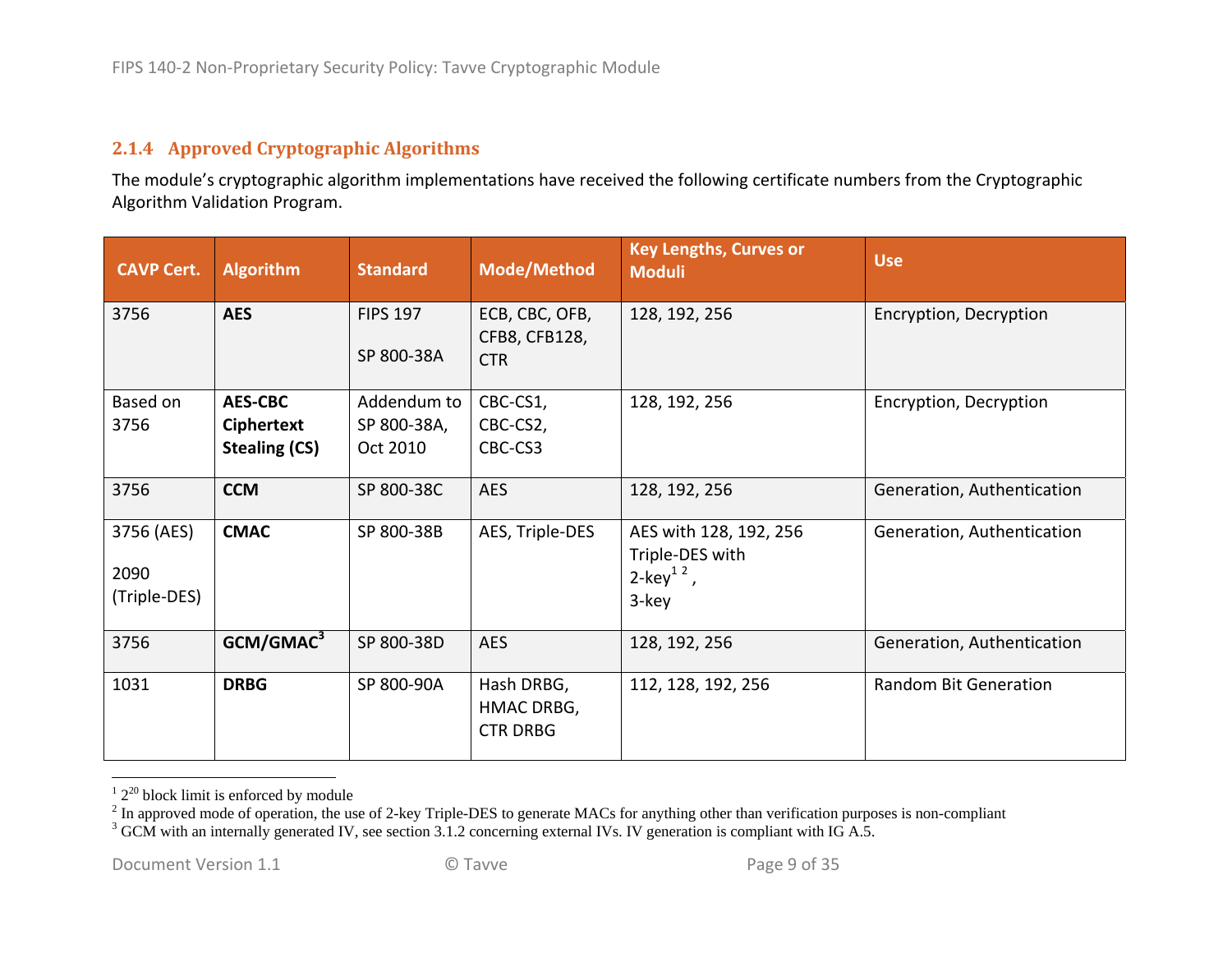| <b>CAVP Cert.</b> | <b>Algorithm</b> | <b>Standard</b> | <b>Mode/Method</b>                                                                                                                                  | <b>Key Lengths, Curves or</b><br><b>Moduli</b>                                                                                                                                                                    | <b>Use</b>                        |
|-------------------|------------------|-----------------|-----------------------------------------------------------------------------------------------------------------------------------------------------|-------------------------------------------------------------------------------------------------------------------------------------------------------------------------------------------------------------------|-----------------------------------|
| 1043              | DSA <sup>4</sup> | FIPS 186-4      | PQG Generation,<br>PQG Verification,<br>Key Pair<br>Generation,<br>Signature<br>Generation,<br>Signature<br>Verification                            | 1024, 2048, 3072 bits (1024<br>only for SigVer)                                                                                                                                                                   | <b>Digital Signature Services</b> |
| 804<br>705 (CVL)  | <b>ECDSA</b>     | FIPS 186-4      | Signature<br>Generation<br>Component, Key<br>Pair Generation,<br>Signature<br>Generation,<br>Signature<br>Verification,<br>Public Key<br>Validation | P-192*, P-224, P-256, P-384,<br>$P - 521,$<br>K-163*, K-233, K-283, K-409,<br>$K-571,$<br>$B-163^*$ ,<br>B-233, B-283, B-409, B-571<br>* Curves only used for Signature<br>Verification and Public Key Validation | Digital Signature Services        |

<sup>4</sup> DSA signature generation with SHA-1 is only for use with protocols.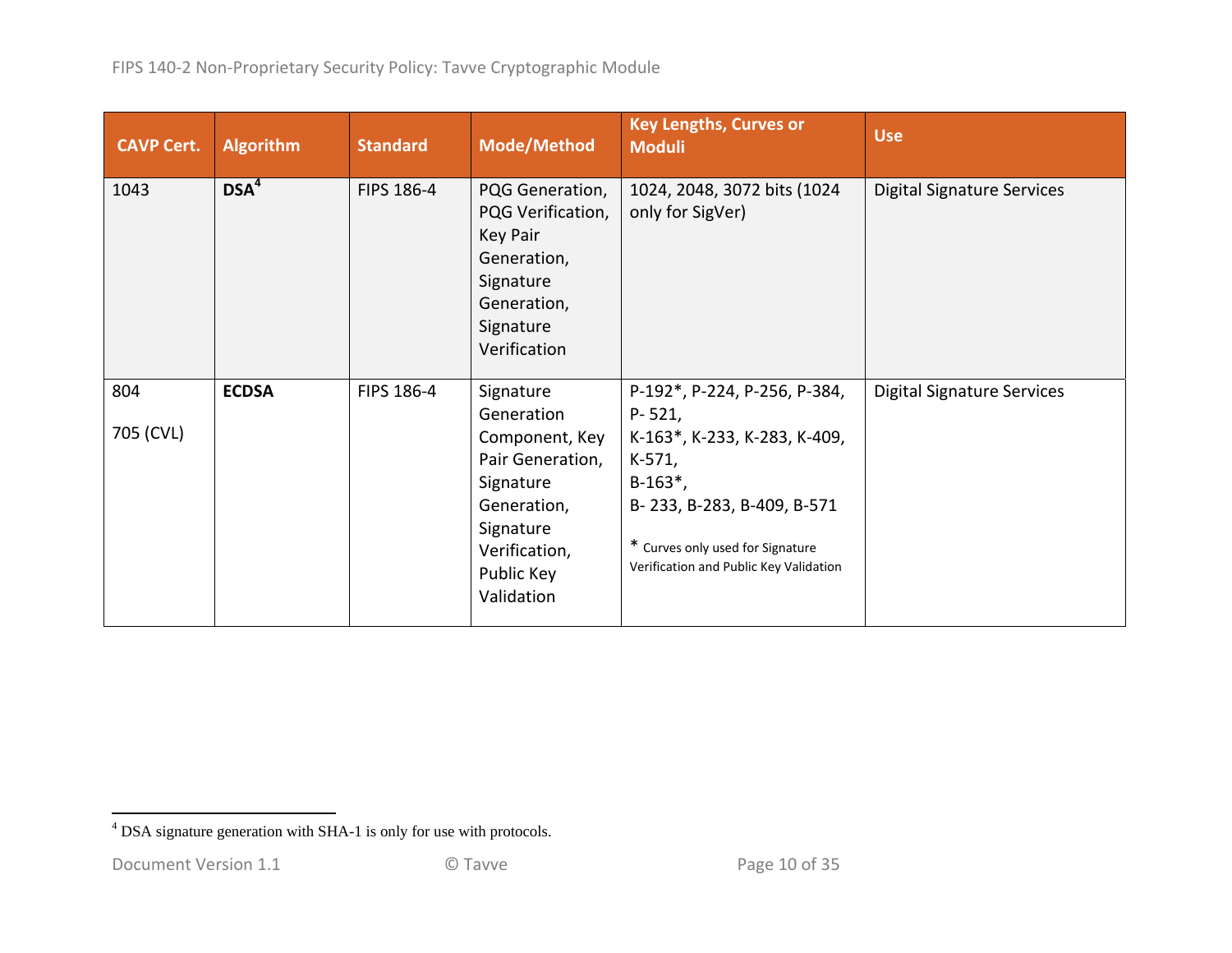| <b>CAVP Cert.</b> | <b>Algorithm</b>                                                     | <b>Standard</b>                 | <b>Mode/Method</b>                                                                      | <b>Key Lengths, Curves or</b><br><b>Moduli</b> | <b>Use</b>                                                                                                                                        |
|-------------------|----------------------------------------------------------------------|---------------------------------|-----------------------------------------------------------------------------------------|------------------------------------------------|---------------------------------------------------------------------------------------------------------------------------------------------------|
| 2458              | <b>HMAC</b>                                                          | FIPS 198-1                      | $SHA-1,$<br>SHA-224,<br>SHA-256,<br>SHA-384,<br>SHA-512,<br>SHA-512/224,<br>SHA-512/256 |                                                | Generation, Authentication                                                                                                                        |
| 73                | KAS <sup>5</sup>                                                     | SP 800-56A-<br>rev <sub>2</sub> | FB, FC, EB, EC,<br>ED, EE                                                               |                                                | Key Agreement                                                                                                                                     |
| 704 (CVL)         | <b>KDF, Existing</b><br><b>Application-</b><br>Specific <sup>6</sup> | SP 800-135                      |                                                                                         |                                                | TLS v1.0/1.1 KDF, TLS 1.2 KDF,<br>SSH KDF, X9.63 KDF, IKEv2 KDF,<br><b>SRTP KDF</b>                                                               |
| 78                | <b>KBKDF, using</b><br>Pseudorandom<br>Functions <sup>7</sup>        | SP 800-108                      | Counter Mode,<br>Feedback Mode,<br>Double-Pipeline<br><b>Iteration Mode</b>             |                                                | CMAC-based KDF with AES, 2-<br>key Triple-DES, 3-key Triple-DES<br>or HMAC-based KDF with SHA-<br>1, SHA-224, SHA-256, SHA-384,<br><b>SHA-512</b> |

 $<sup>5</sup>$  Keys are not established directly into the module using the key agreement algorithms.</sup>

 $6$  These protocols have not been reviewed or tested by the CAVP and CMVP.

<sup>&</sup>lt;sup>7</sup> Note: CAVP testing is not provided for use of the PRFs SHA-512/224 and SHA-512/256. These must not be used in approved mode.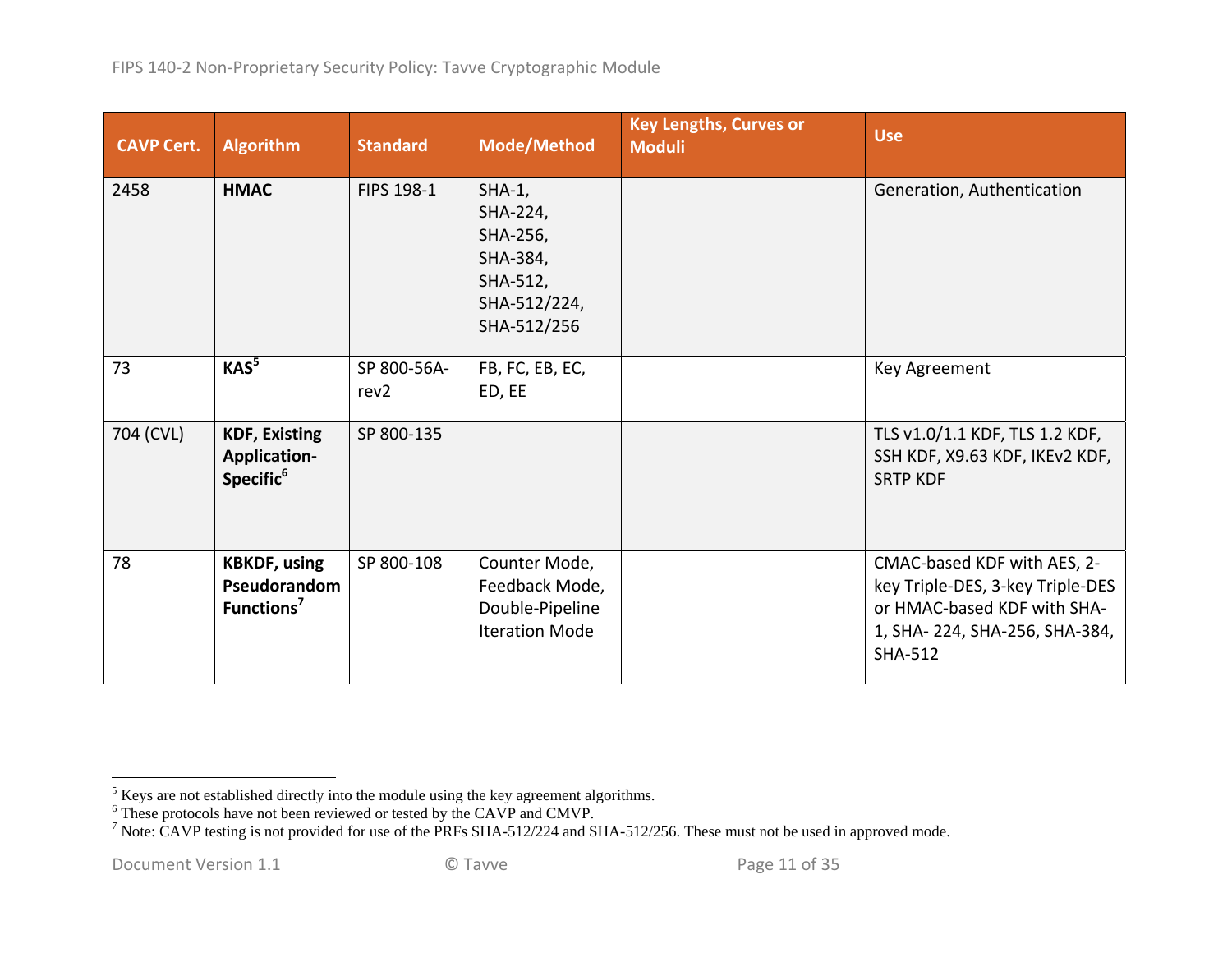| <b>CAVP Cert.</b>                  | <b>Algorithm</b>                                                  | <b>Standard</b>                                                                                | Mode/Method                                                                             | <b>Key Lengths, Curves or</b><br><b>Moduli</b>        | <b>Use</b>                                                                                                |
|------------------------------------|-------------------------------------------------------------------|------------------------------------------------------------------------------------------------|-----------------------------------------------------------------------------------------|-------------------------------------------------------|-----------------------------------------------------------------------------------------------------------|
| 3756 (AES)<br>2090<br>(Triple-DES) | <b>Key Wrapping</b><br><b>Using Block</b><br>Ciphers <sup>8</sup> | SP 800-38F                                                                                     | KW, KWP, TKW                                                                            |                                                       | <b>Key Transport</b>                                                                                      |
| 1932<br>706 (CVL)                  | <b>RSA</b>                                                        | FIPS 186-4<br>FIPS 186-2<br>ANSI X9.31-<br>1998<br>PKCS #1 v2.1<br>(PSS and<br><b>PKCS1.5)</b> |                                                                                         | 2048, 3072 bits (1024, 1536,<br>4096 only for SigVer) | Key Pair Generation, Signature<br>Generation, Signature<br>Verification, Component Test                   |
| 3126                               | <b>SHA</b>                                                        | FIPS 180-4                                                                                     | $SHA-1,$<br>SHA-224,<br>SHA-256,<br>SHA-384,<br>SHA-512,<br>SHA-512/224,<br>SHA-512/256 |                                                       | Digital Signature Generation,<br>Digital Signature Verification,<br>non-Digital Signature<br>Applications |

<sup>8</sup> Keys are not established directly into the module using key unwrapping.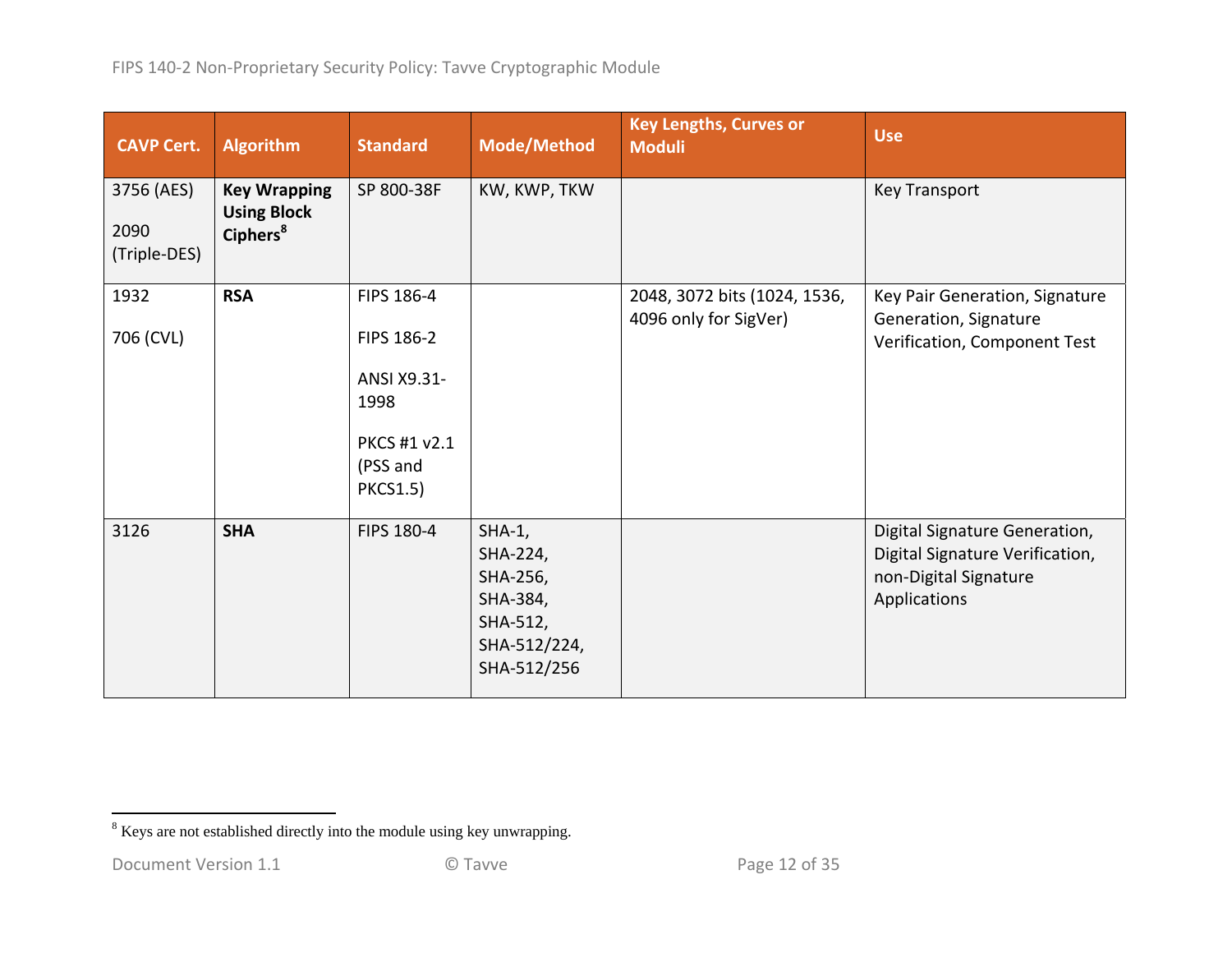| <b>CAVP Cert.</b> | <b>Algorithm</b>  | <b>Standard</b> | Mode/Method                                                               | <b>Key Lengths, Curves or</b><br><b>Moduli</b> | <b>Use</b>                                                                                                |
|-------------------|-------------------|-----------------|---------------------------------------------------------------------------|------------------------------------------------|-----------------------------------------------------------------------------------------------------------|
| 3                 | SHA-3, SHAKE      | <b>FIPS 202</b> | SHA3-224,<br>SHA3-256,<br>SHA3-384,<br>SHA3-512,<br>SHAKE128,<br>SHAKE256 |                                                | Digital Signature Generation,<br>Digital Signature Verification,<br>non-Digital Signature<br>Applications |
| 2090              | <b>Triple-DES</b> | SP 800-67       | TECB, TCBC,<br>TCFB64, TCFB8,<br>TOFB, CTR                                | 2-key $9$ , 3-key                              | Encryption, Decryption                                                                                    |

**Table 3 – FIPS‐Approved Algorithm Certificates**

 $\frac{9}{2^{20}}$  block limit is enforced by the module, encryption is disabled.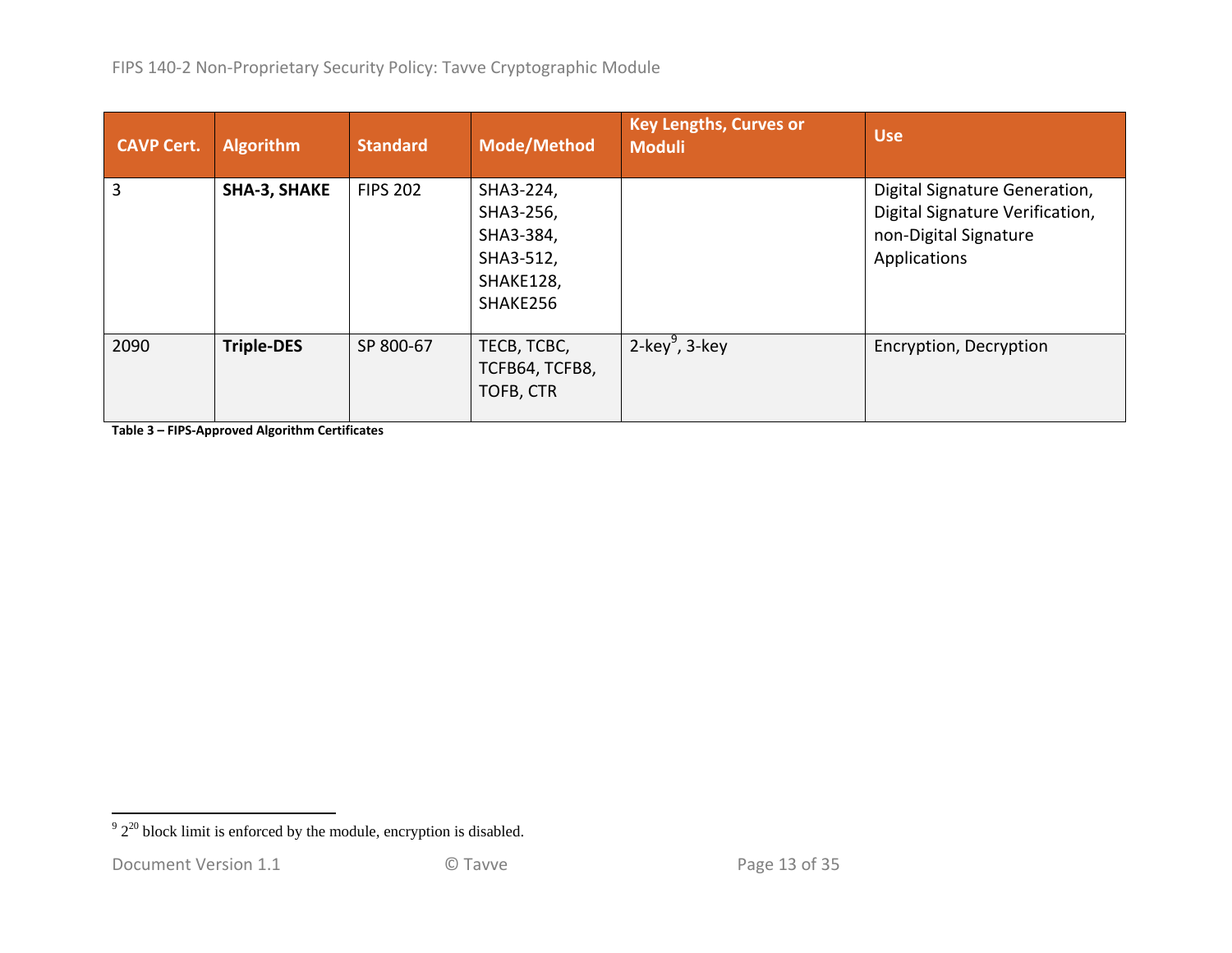The following Approved cryptographic algorithms were tested with vendor affirmation.

| <b>Algorithm</b>                      | <b>IG Reference</b> | <b>Use</b>                                                 |
|---------------------------------------|---------------------|------------------------------------------------------------|
| KAS <sup>10</sup> using SHA-512/224   | Vendor Affirmed     | [SP 800-56A-rev2]                                          |
| or SHA-512/256                        | IG A.3              | Parameter sets/Key sizes: FB, FC, EB, EC, ED,<br>$EE^{11}$ |
| KDF, Password-Based                   | Vendor Affirmed     | [SP 800-132]                                               |
|                                       | IGD.6               | Options: PBKDF with Option 1a                              |
|                                       |                     | Functions: HMAC-based KDF using SHA-1,                     |
|                                       |                     | SHA-224, SHA-256, SHA-384, SHA-512                         |
|                                       |                     |                                                            |
| Key Wrapping <sup>10</sup> Using      | Vendor Affirmed     | $[SP 800-56B]$                                             |
| <b>RSA</b>                            | IG D.4              | RSA-KEMS-KWS with, and without, key                        |
|                                       |                     | confirmation                                               |
|                                       |                     | Key sizes: 2048, 3072 bits                                 |
| Key Transport <sup>10</sup> Using RSA | Vendor Affirmed     | [SP 800-56B]                                               |
|                                       | IG D.4              | RSA-OAEP with, and without, key                            |
|                                       |                     | confirmation                                               |
|                                       |                     | Key sizes: 2048, 3072 bits                                 |
|                                       |                     |                                                            |

**Table 4 – Approved Cryptographic Functions Tested with Vendor Affirmation**

<sup>&</sup>lt;sup>10</sup> Keys are not directly established into the module using key agreement or transport techniques. <sup>11</sup> Note: HMAC SHA-512/224 must not be used with EE.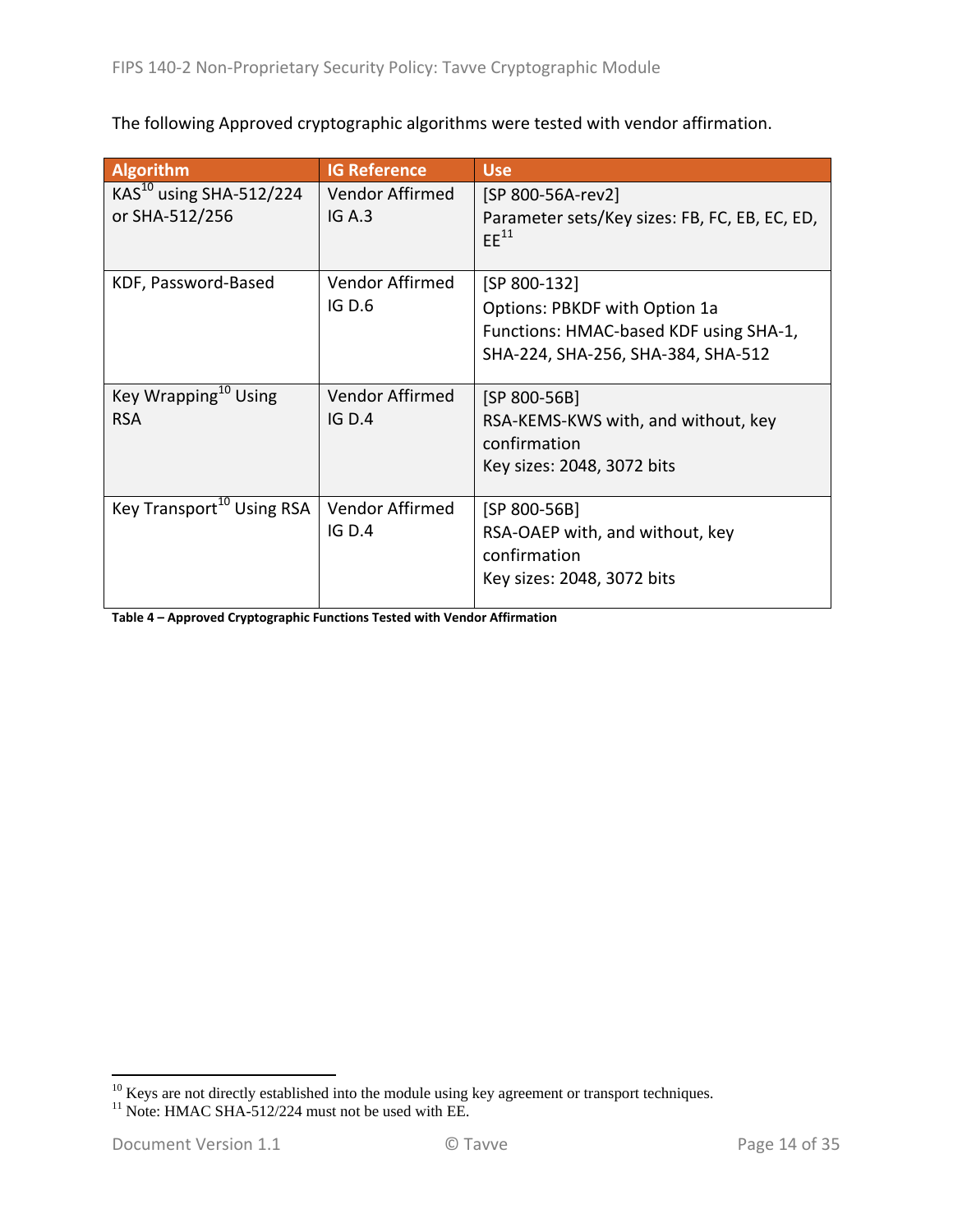## **2.1.5 Non‐Approved Cryptographic Algorithms**

The module supports the following non-FIPS 140-2 approved but allowed algorithms that may be used in the Approved mode of operation.

| <b>Algorithm</b>                                     | <b>Use</b>                                                                                                                                                                                                                                                              |
|------------------------------------------------------|-------------------------------------------------------------------------------------------------------------------------------------------------------------------------------------------------------------------------------------------------------------------------|
| Non-SP 800-56A-rev2<br><b>Compliant DH</b>           | [IG D.8]<br>Diffie-Hellman 2048-bit key agreement primitive for use with<br>system-level key establishment; not used by the module to<br>establish keys within the module (key agreement; key<br>establishment methodology provides 112 bits of encryption<br>strength) |
| Non-SP 800-56B compliant<br><b>RSA Key Transport</b> | [IG D.9]<br>RSA may be used by a calling application as part of a key<br>encapsulation scheme.<br>Key sizes: 2048 and 3072 bits                                                                                                                                         |
| MD5 within TLS                                       | [IG D.2]                                                                                                                                                                                                                                                                |

**Table 5 – Non‐Approved but Allowed Cryptographic Algorithms**

#### **2.1.6 Non‐Approved Mode of Operation**

The module supports a non‐approved mode of operation. The algorithms listed in this section are not to be used by the operator in the FIPS Approved mode of operation.

| Algorithm                            | <b>Use</b>              |
|--------------------------------------|-------------------------|
| AES (non-compliant <sup>12</sup> )   | Encryption, Decryption  |
| ARC4 (RC4)                           | Encryption, Decryption  |
| <b>Blowfish</b>                      | Encryption, Decryption  |
| <b>Camellia</b>                      | Encryption, Decryption  |
| CAST <sub>5</sub>                    | Encryption, Decryption  |
| <b>DES</b>                           | Encryption, Decryption  |
| DSA (non-compliant <sup>13</sup> )   | Public Key Cryptography |
| <b>DSTU4145</b>                      | Public Key Cryptography |
| ECDSA (non-compliant <sup>14</sup> ) | Public Key Cryptography |
| <b>ElGamal</b>                       | Public Key Cryptography |
| GOST28147                            | Encryption, Decryption  |
| GOST3410-1994                        | <b>Hashing</b>          |
| GOST3410-2001                        | Hashing                 |

 $12$  Support for additional modes of operation.

<sup>&</sup>lt;sup>13</sup> Deterministic signature calculation, support for additional digests, and key sizes.  $14$  Deterministic signature calculation, support for additional digests, and key sizes.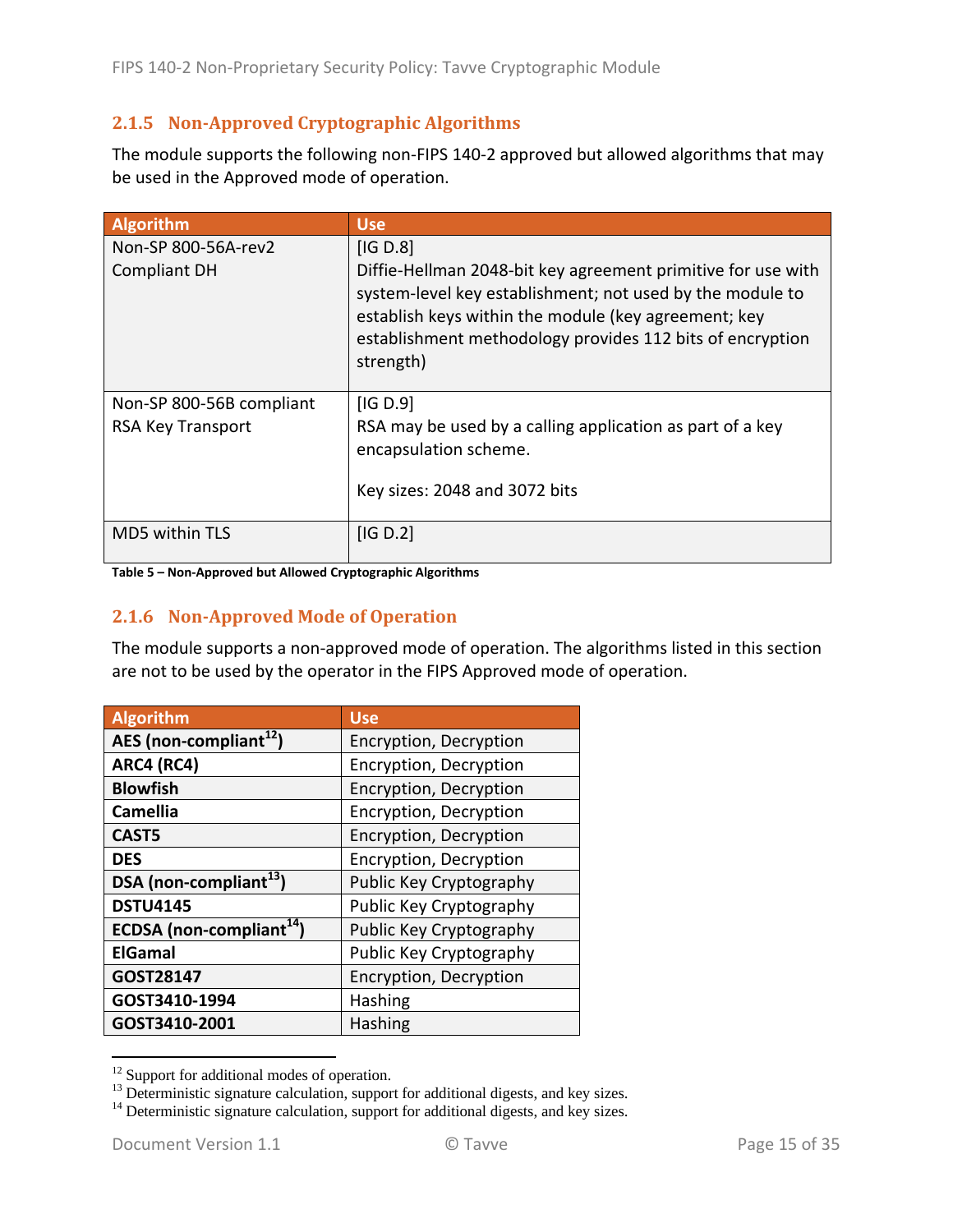| <b>Algorithm</b>                         | <b>Use</b>                      |
|------------------------------------------|---------------------------------|
| GOST3411                                 | Hashing                         |
| HMAC-GOST3411                            | Hashing                         |
| <b>IDEA</b>                              | Encryption, Decryption          |
| KAS (non-compliant <sup>15</sup> )       | <b>Key Agreement</b>            |
| KBKDF using SHA-512/224                  | <b>KDF</b>                      |
| or SHA-512/256 (non-                     |                                 |
| compliant)                               |                                 |
| MD5                                      | Hashing                         |
| <b>HMAC-MD5</b>                          | Hashing                         |
| <b>OpenSSL PBKDF</b>                     | <b>KDF</b>                      |
| PKCS#12 PBKDF                            | <b>KDF</b>                      |
| <b>PKCS#5 Scheme 1 PBKDF</b>             | <b>KDF</b>                      |
| RC <sub>2</sub>                          | Encryption, Decryption          |
| RIPEMD128                                | Hashing                         |
| HMAC-RIPEMD128                           | Hashing                         |
| RIPEMD-160                               | Hashing                         |
| HMAC-RIPEMD160                           | Hashing                         |
| RIPEMD256                                | Hashing                         |
| HMAC-RIPEMD256                           | Hashing                         |
| RIPEMD320                                | Hashing                         |
| HMAC-RIPEMD320                           | Hashing                         |
| <b>X9.31 PRNG</b>                        | <b>Random Number Generation</b> |
| RSA (non-compliant <sup>16</sup> )       | Public Key Cryptography         |
| RSA KTS (non-compliant <sup>17</sup> )   | Public Key Cryptography         |
| <b>SCrypt</b>                            | <b>KDF</b>                      |
| <b>SEED</b>                              | Encryption, Decryption          |
| <b>Serpent</b>                           | Encryption, Decryption          |
| <b>SipHash</b>                           | Hashing                         |
| <b>SHACAL-2</b>                          | Encryption, Decryption          |
| <b>TIGER</b>                             | Hashing                         |
| <b>HMAC-TIGER</b>                        | <b>Hashing</b>                  |
| TripleDES (non-compliant <sup>18</sup> ) | Encryption, Decryption          |
| Twofish                                  | Encryption, Decryption          |
| <b>WHIRLPOOL</b>                         | Hashing                         |
| <b>HMAC-WHIRLPOOL</b>                    | Hashing                         |

**Table 6 – Non‐Approved Cryptographic Functions for use in non‐FIPS mode only**

<sup>&</sup>lt;sup>15</sup> Support for additional key sizes and the establishment of keys of less than 112 bits of security strength.<br><sup>16</sup> Support for additional digests and signature formats, PKCS#1 1.5 key wrapping, support for additional ke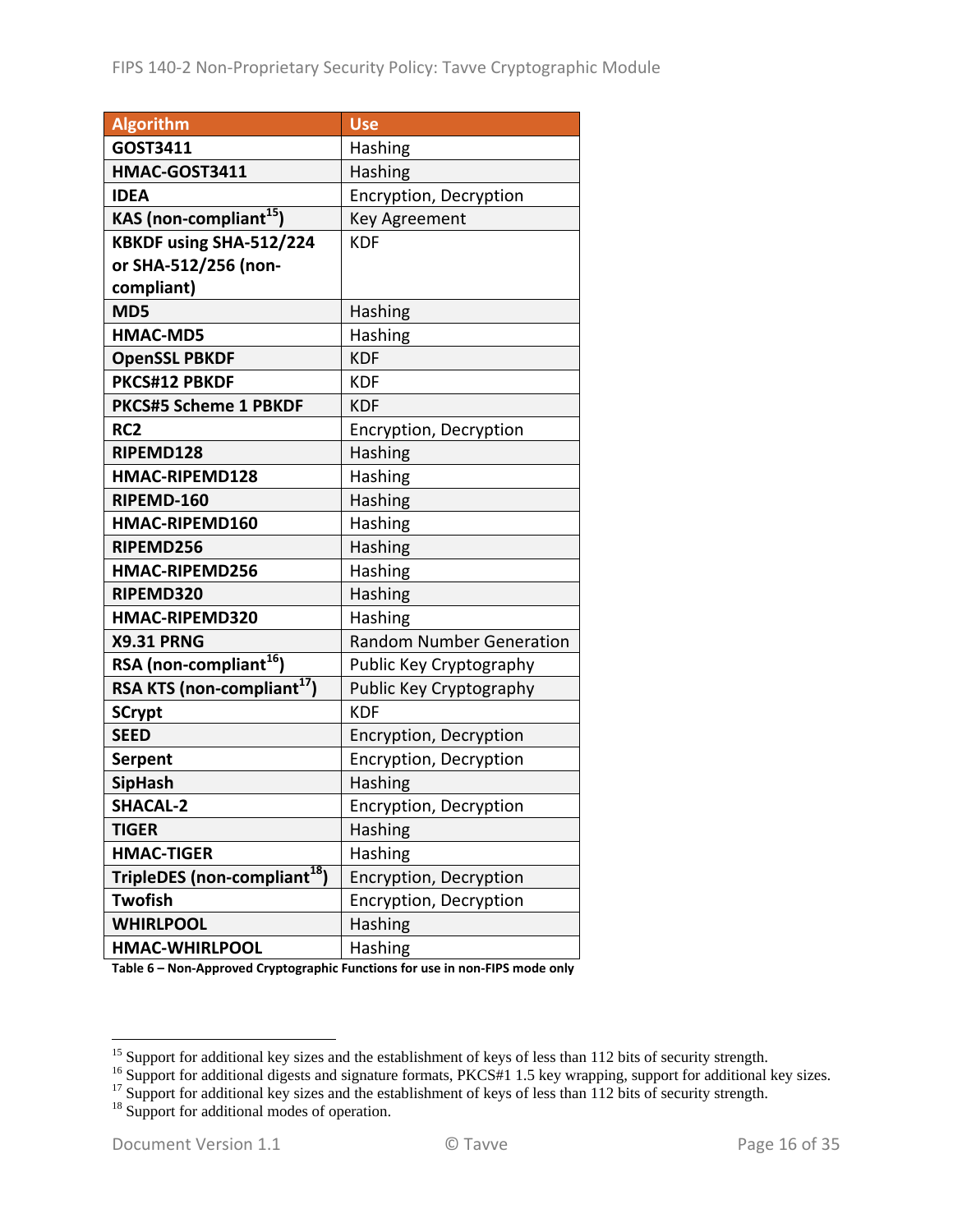## **2.2 Critical Security Parameters and Public Keys**

#### **2.2.1 Critical Security Parameters**

The table below provides a complete list of Critical Security Parameters used within the module:

| <b>CSP</b>                                       | <b>Description / Usage</b>                                                                                                |
|--------------------------------------------------|---------------------------------------------------------------------------------------------------------------------------|
| <b>AES Encryption Key</b>                        | [FIPS-197, SP 800-56C, SP 800-38D, Addendum to SP 800-38A] AES (128/192/256)<br>encrypt key <sup>19</sup>                 |
| <b>AES Decryption Key</b>                        | [FIPS-197, SP 800-56C, SP 800-38D, Addendum to SP 800-38A] AES (128/192/256)<br>decrypt key                               |
| <b>AES Authentication Key</b>                    | [FIPS-197] AES (128/192/256) CMAC/GMAC key                                                                                |
| <b>AES Wrapping Key</b>                          | [SP 800-38F] AES (128/192/256) key wrapping key                                                                           |
| DH Agreement key                                 | [SP 800-56A-rev2] Diffie-Hellman (>= 2048) private key agreement key                                                      |
| DRBG(CTR AES)                                    | V (128 bits) and AES key (128/192/256), entropy input (length dependent on<br>security strength)                          |
| DRBG(CTR Triple-DES)                             | V (64 bits) and Triple-DES key (192), entropy input (length dependent on security<br>strength)                            |
| DRBG(Hash)                                       | V (440/888 bits) and C (440/888 bits), entropy input (length dependent on security<br>strength)                           |
| DRBG(HMAC)                                       | V (160/224/256/384/512 bits) and Key (160/224/256/384/512 bits), entropy input<br>(length dependent on security strength) |
| <b>DSA Signing Key</b>                           | [FIPS 186-4] DSA (2048/3072) signature generation key                                                                     |
| <b>EC Agreement Key</b>                          | [SP 800-56A-rev2] EC (All NIST defined B, K, and P curves >= 224 bits) private key<br>agreement key                       |
| <b>EC Signing Key</b>                            | [FIPS 186-4] ECDSA (All NIST defined B, K, and P curves >= 224 bits) signature<br>generation key                          |
| <b>HMAC Authentication Key</b>                   | [FIPS 198-1] Keyed-Hash key (SHA-1, SHA-2). Key size determined by security<br>strength required (>= 112 bits)            |
| <b>IKEv2 Derivation Function</b><br>Secret Value | [SP 800-135] Secret value used in construction of key for the specified IKEv2 PRF                                         |

<sup>&</sup>lt;sup>19</sup> The AES-GCM key and IV are generated randomly per IG A.5, and the Initialization Vector (IV) is a minimum of 96 bits. In the event module power is lost and restored, the consuming application must ensure that any of its AES-GCM keys used for encryption or decryption are re-distributed.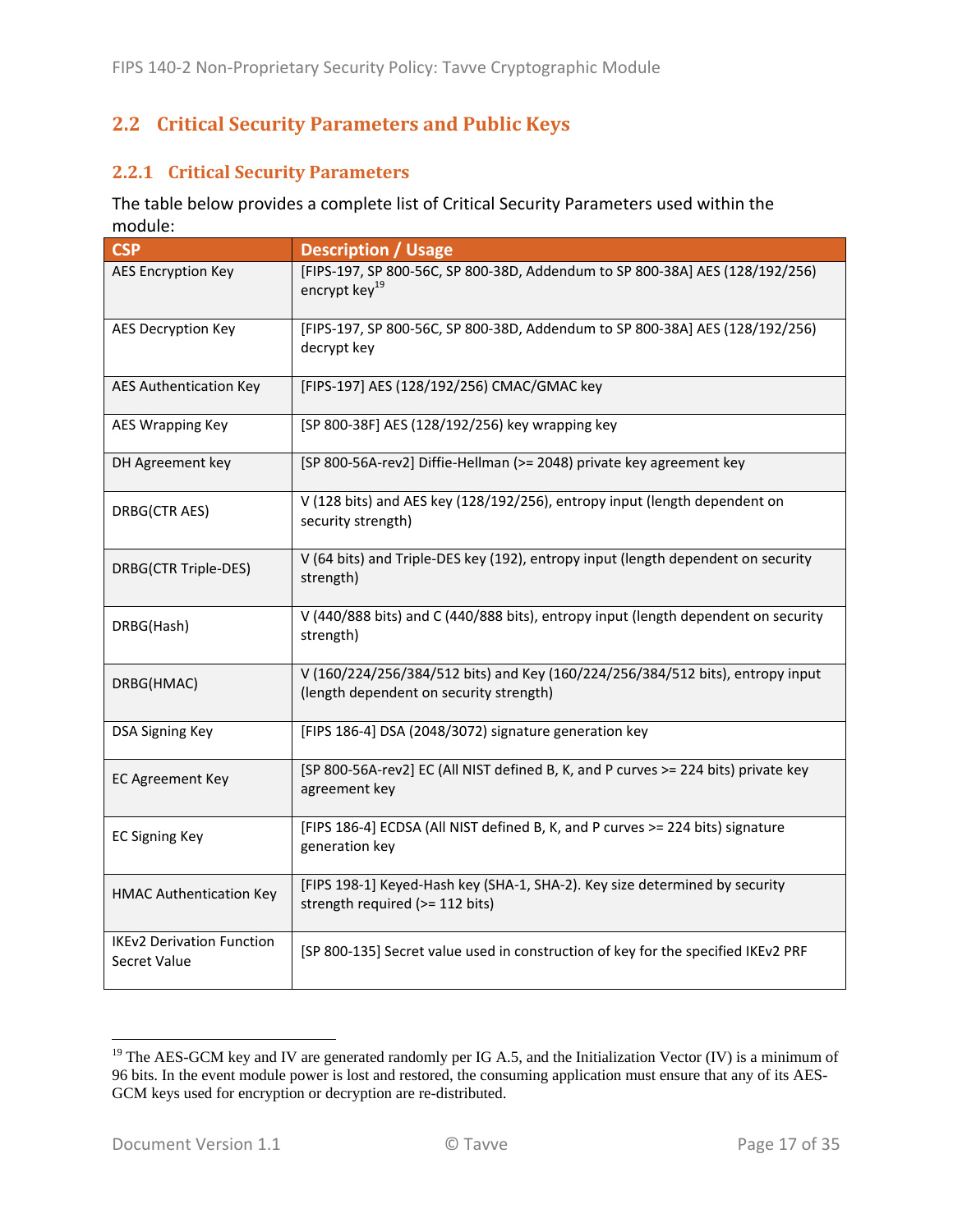| <b>CSP</b>                                                            | <b>Description / Usage</b>                                                                           |
|-----------------------------------------------------------------------|------------------------------------------------------------------------------------------------------|
| <b>PBKDF Secret Value</b>                                             | [SP 800-132] Secret value used in construction of Keyed-Hash key for the specified<br><b>PRF</b>     |
| RSA Signing Key                                                       | [FIPS 186-4] RSA (>= 2048) signature generation key                                                  |
| RSA Key Transport Key                                                 | [SP 800-56B] RSA (>=2048) key transport (decryption) key                                             |
| SP 800-56A-rev2<br><b>Concatenation Derivation</b><br><b>Function</b> | [SP 800-56A-rev2] Secret value used in construction of key for underlying PRF                        |
| SP 800-108 KDF Secret<br>Value                                        | [SP 800-108] Secret value used in construction of key for the specified PRF                          |
| <b>SRTP Derivation Function</b><br>Secret Value                       | [SP 800-135] Secret value used in construction of key for the specified SRTP PRF                     |
| <b>SSH Derivation Function</b><br>Secret Value                        | [SP 800-135] Secret value used in construction of key for the specified SSH PRF                      |
| <b>TLS KDF Secret Value</b>                                           | [SP 800-135] Secret value used in construction of Keyed-Hash key for the specified<br><b>TLS PRF</b> |
| <b>Triple-DES Authentication</b><br>Key                               | [SP 800-67] Triple-DES (112/192) CMAC key                                                            |
| Triple-DES Encryption Key                                             | [SP 800-67] Triple-DES (192) encryption key                                                          |
| Triple-DES Decryption Key                                             | [SP 800-67] Triple-DES (128/192) decryption key                                                      |
| Triple-DES Wrapping Key                                               | [SP 800-38F] Triple-DES (192 bits) key wrapping/unwrapping key, (128 unwrapping<br>only)             |
| X9.63 KDF Secret Value                                                | [SP 800-135] Secret value used in construction of Keyed-Hash key for the specified<br>X9.63 PRF      |

**Table 7 – Critical Security Parameters**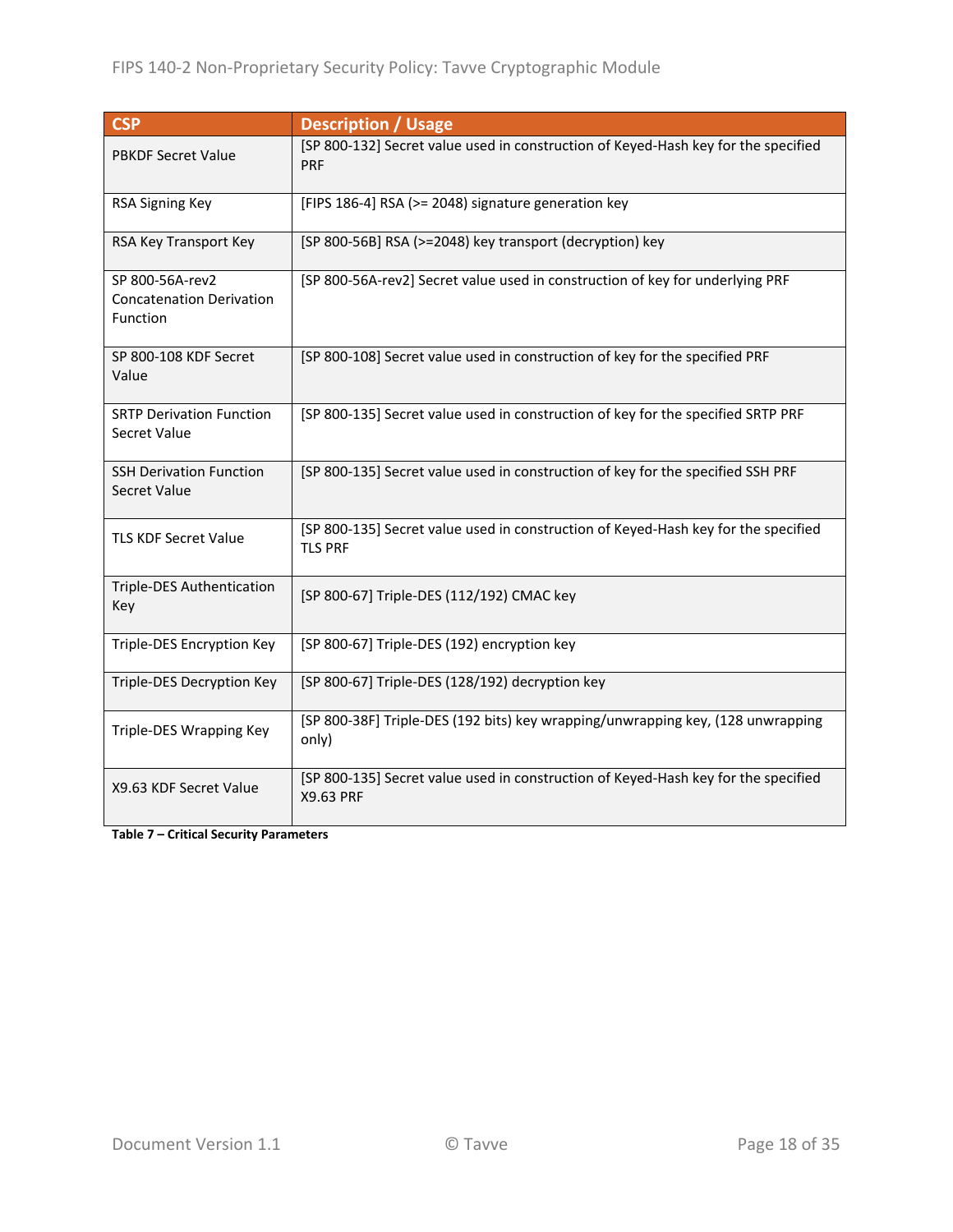## **2.2.2 Public Keys**

The table below provides a complete list of the public keys used within the module:

| <b>Public Key</b>           | <b>Description / Usage</b>                                                             |
|-----------------------------|----------------------------------------------------------------------------------------|
| DH Agreement Key            | [SP 800-56A-rev2] Diffie-Hellman (>= 2048) public key agreement key                    |
| <b>DSA Verification Key</b> | [FIPS 186-4] DSA (1024/2048/3072) signature verification key                           |
| EC Agreement Key            | [SP 800-56A-rev2] EC (All NIST defined B, K, and P curves) public key agreement<br>key |
| <b>EC Verification Key</b>  | [FIPS 186-4] ECDSA (All NIST defined B, K, and P curves) signature verification key    |
| RSA Key Transport Key       | [SP 800-56B] RSA (>=2048) key transport (encryption) key                               |
| <b>RSA Verification Key</b> | [FIPS 186-4] RSA (>= 1024) signature verification key                                  |

**Table 8 – Public Keys**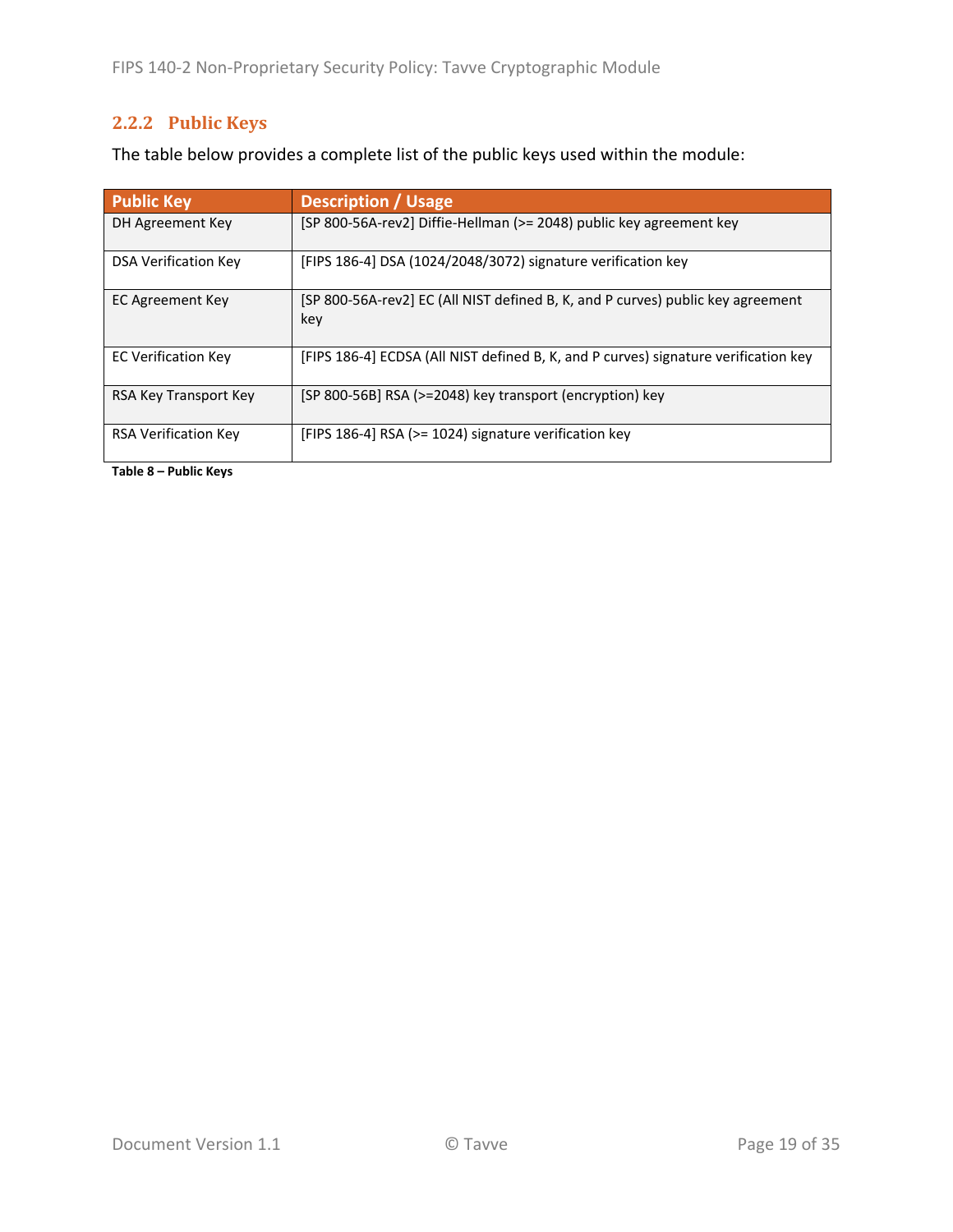## **2.3 Module Interfaces**

The figure below shows the module's physical and logical block diagram:



**Figure 1 – Module Boundary and Interfaces Diagram**

The interfaces (ports) for the physical boundary include the computer keyboard port, mouse port, network port, USB ports, display and power plug. When operational, the module does not transmit any information across these physical ports because it is a software cryptographic module. Therefore, the module's interfaces are purely logical and are provided through the Application Programming Interface (API) that a calling daemon can operate. The logical interfaces expose services that applications directly call, and the API provides functions that may be called by a referencing application (see Section 2.4 – Roles, Services, and Authentication for the list of available functions). The module distinguishes between logical interfaces by logically separating the information according to the defined API.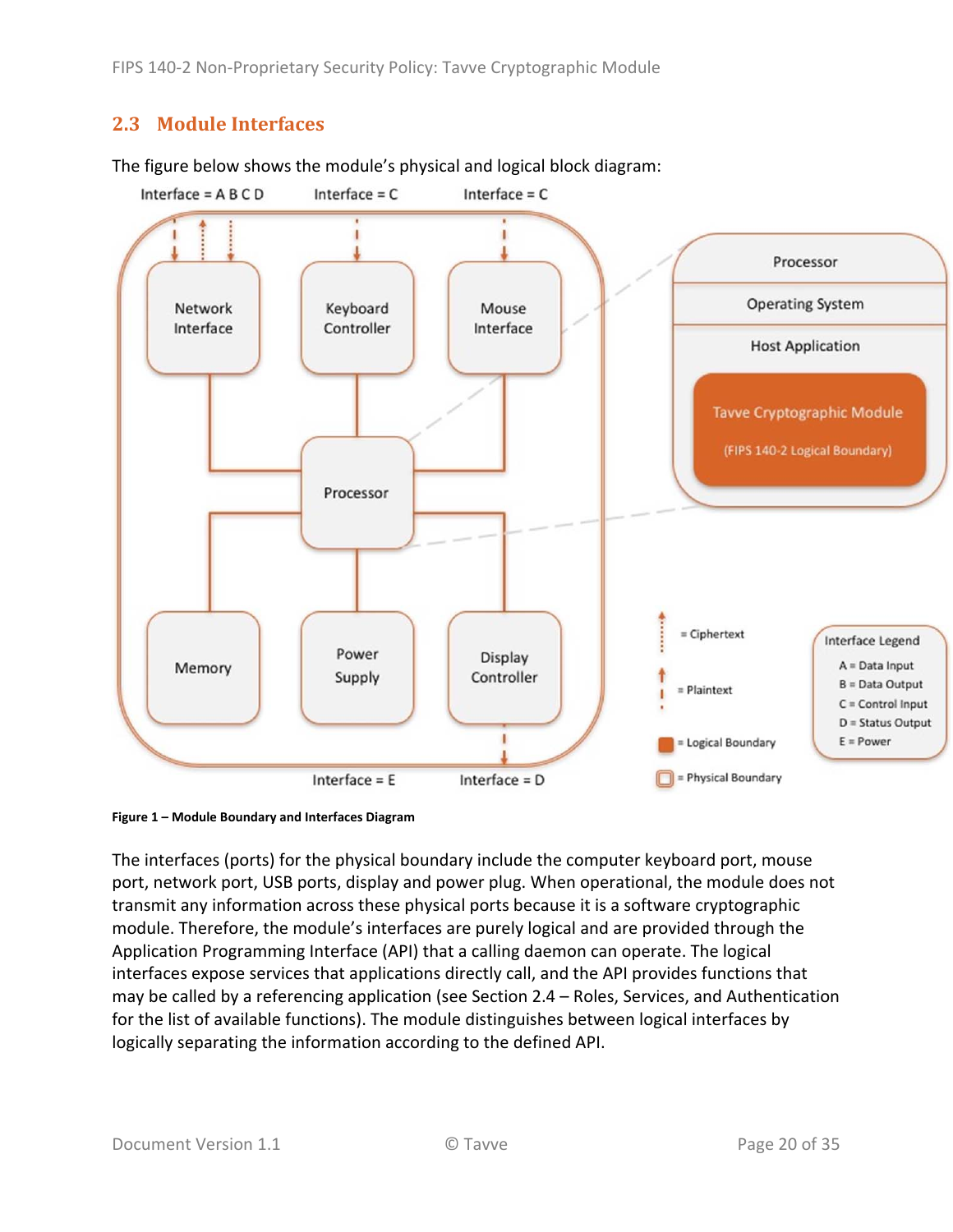The API provided by the module is mapped onto the FIPS 140‐ 2 logical interfaces: data input, data output, control input, and status output. Each of the FIPS 140‐ 2 logical interfaces relates to the module's callable interface, as follows:

| <b>FIPS 140-2</b><br><b>Interface</b> | <b>Logical Interface</b>                                                                                                                            | <b>Module Physical Interface</b>         |
|---------------------------------------|-----------------------------------------------------------------------------------------------------------------------------------------------------|------------------------------------------|
| Data Input                            | API input parameters - plaintext and/or<br>ciphertext data                                                                                          | Network Interface                        |
| Data Output                           | API output parameters and return values<br>- plaintext and/or ciphertext data                                                                       | Network Interface                        |
| Control Input                         | API method calls- method calls, or input<br>parameters, that specify commands<br>and/or control data used to control the<br>operation of the module | Keyboard Interface, Mouse<br>Interface   |
| <b>Status Output</b>                  | API output parameters and return/error<br>codes that provide status information<br>used to indicate the state of the module                         | Display Controller, Network<br>Interface |
| Power                                 | None                                                                                                                                                | Power Supply                             |

**Table 9 – Logical Interface / Physical Interface Mapping**

As shown in Figure 1 – Module Boundary and Interfaces Diagram and Table 11 – Module Services, Roles, and Descriptions, the output data path is provided by the data interfaces and is logically disconnected from processes performing key generation or zeroization. No key information will be output through the data output interface when the module zeroizes keys.

## **2.4 Roles, Services, and Authentication**

#### **2.4.1 Assumption of Roles**

The module supports two distinct operator roles, User and Crypto Officer (CO). The cryptographic module implicitly maps the two roles to the services. A user is considered the owner of the thread that instantiates the module and, therefore, only one concurrent user is allowed.

The module does not support a Maintenance role or bypass capability. The module does not support authentication.

| Role | <b>Role Description</b>                       | <b>Authentication Type</b> |
|------|-----------------------------------------------|----------------------------|
| CO   | Crypto Officer – Powers on and off the module | $N/A -$ Authentication is  |
|      |                                               | not a requirement for      |
|      |                                               | Level 1                    |
| User | User - The user of the complete API           | $N/A -$ Authentication is  |
|      |                                               | not a requirement for      |
|      |                                               | Level 1                    |

**Table 10 – Description of Roles**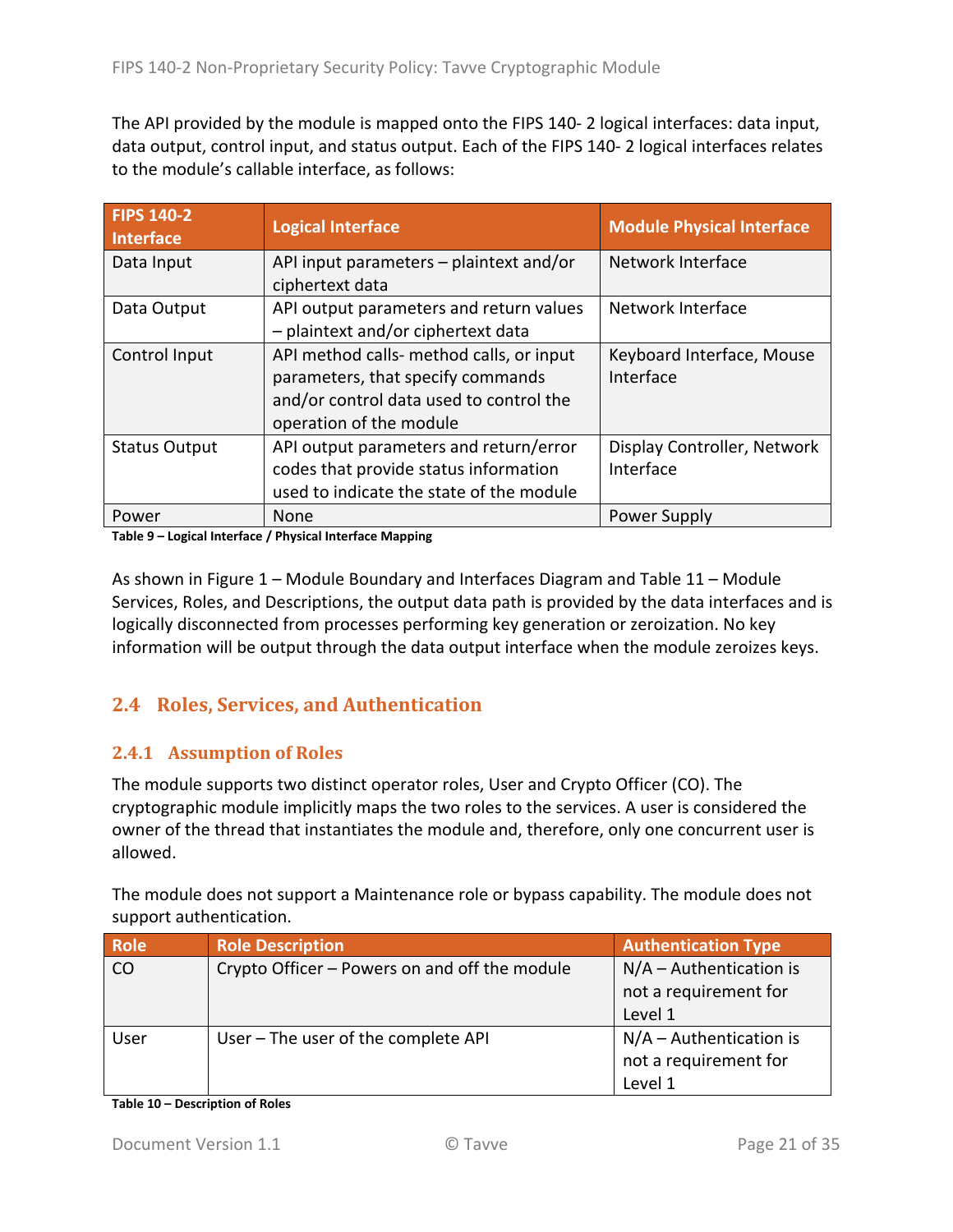## **2.4.2 Services**

All services implemented by the module are listed in Table 11 – Module Services, Roles, and Descriptions. The second column provides a description of each service and availability to the Crypto Officer and User, in columns 3 and 4, respectively.

| <b>Service</b>                                       | <b>Description</b>                                                                                                                                                                                        | C<br>O | U<br>e       |
|------------------------------------------------------|-----------------------------------------------------------------------------------------------------------------------------------------------------------------------------------------------------------|--------|--------------|
| Initialize Module and<br>Run Self-Tests on<br>Demand | The JRE will call the static constructor for self-tests on module<br>initialization.                                                                                                                      | X      |              |
| <b>Show Status</b>                                   | A user can call FipsStatus. IsReady() at any time to determine<br>the if the module is ready.<br>CryptoServicesRegistrar.IsInApprovedOnlyMode() can be called<br>to determine the FIPS mode of operation. |        | X.           |
| Zeroize / Power-off                                  | The module uses the JVM garbage collector on thread<br>termination.                                                                                                                                       |        | $\mathsf{X}$ |
| Data Encryption                                      | Used to encrypt data.                                                                                                                                                                                     |        | X            |
| Data Decryption                                      | Used to decrypt data.                                                                                                                                                                                     |        | X            |
| <b>MAC Calculation</b>                               | Used to calculate data integrity codes with CMAC.                                                                                                                                                         |        | $\mathsf{X}$ |
| Signature<br>Authentication                          | Used to generate signatures (DSA, ECDSA, RSA).                                                                                                                                                            |        | X            |
| Signature<br>Verification                            | Used to verify digital signatures.                                                                                                                                                                        |        | $\mathsf{X}$ |
| DRBG (SP800-90A)<br>output                           | Used for random number, IV and key generation.                                                                                                                                                            |        | $\mathsf{X}$ |
| <b>Message Hashing</b>                               | Used to generate a SHA-1, SHA-2, or SHA-3 message digest,<br><b>SHAKE output.</b>                                                                                                                         |        | X.           |
| <b>Keyed Message</b><br>Hashing                      | Used to calculate data integrity codes with HMAC.                                                                                                                                                         |        | $\mathsf{X}$ |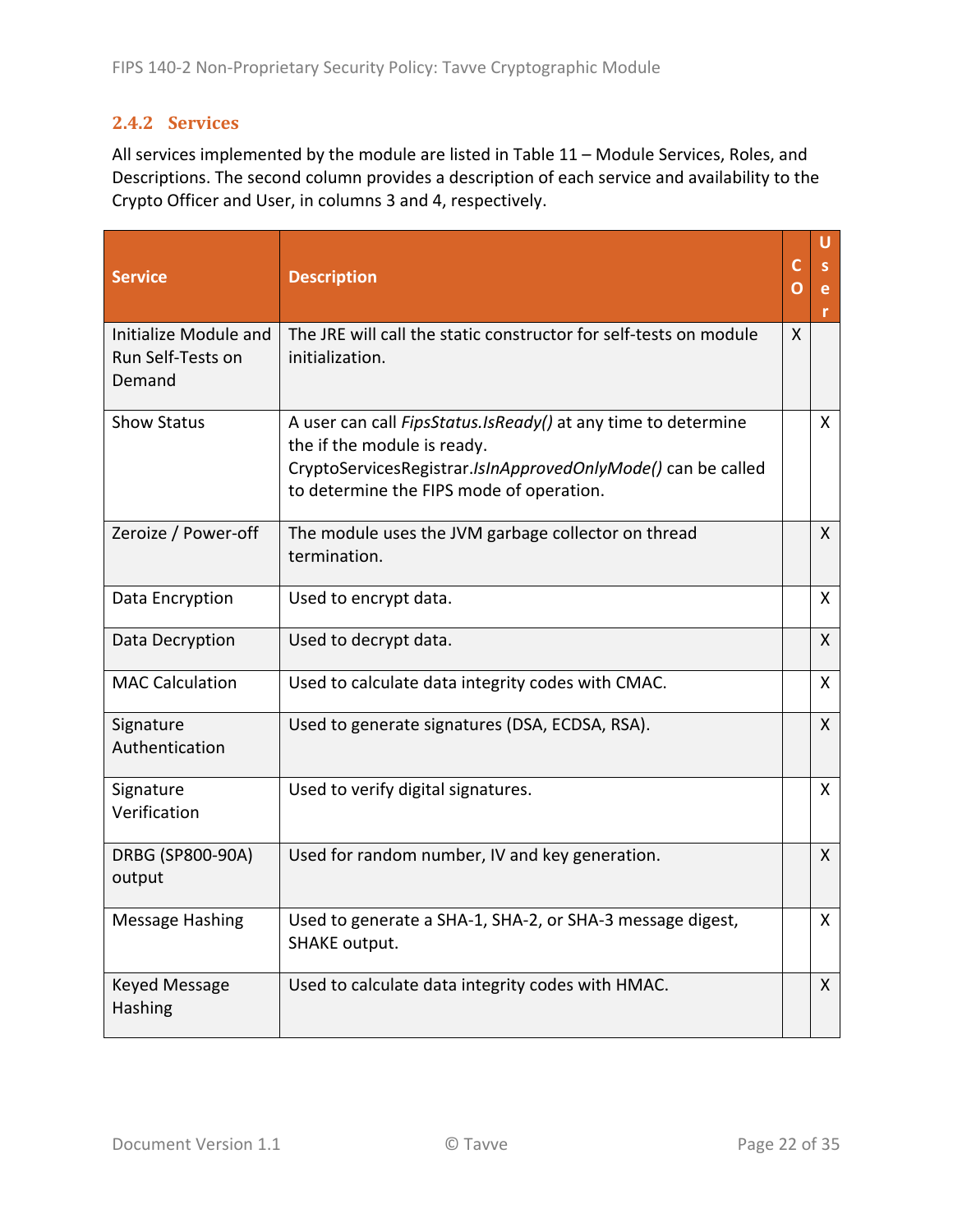| <b>Service</b>                                                 | <b>Description</b>                                                                                                                                            | C<br>O | U<br>S.<br>e<br>r. |
|----------------------------------------------------------------|---------------------------------------------------------------------------------------------------------------------------------------------------------------|--------|--------------------|
| <b>TLS Key Derivation</b><br>Function                          | (secret input) (outputs secret) Used to calculate a value suitable<br>to be used for a master secret in TLS from a pre-master secret<br>and additional input. |        | $\mathsf{X}$       |
| SP 800-108 KDF                                                 | (secret input) (outputs secret) Used to calculate a value suitable<br>to be used for a secret key from an input secret and additional<br>input.               |        | X                  |
| <b>SSH Derivation</b><br>Function                              | (secret input) (outputs secret) Used to calculate a value suitable<br>to be used for a secret key from an input secret and additional<br>input.               |        | $\mathsf{X}$       |
| X9.63 Derivation<br>Function                                   | (secret input) (outputs secret) Used to calculate a value suitable<br>to be used for a secret key from an input secret and additional<br>input.               |        | $\mathsf{X}$       |
| SP 800-56A-rev2<br>Concatenation<br><b>Derivation Function</b> | (secret input) (outputs secret) Used to calculate a value suitable<br>to be used for a secret key from an input secret and additional<br>input.               |        | X                  |
| <b>IKEv2 Derivation</b><br>Function                            | (secret input) (outputs secret) Used to calculate a value suitable<br>to be used for a secret key from an input secret and additional<br>input.               |        | $\mathsf{X}$       |
| <b>SRTP Derivation</b><br>Function                             | (secret input) (outputs secret) Used to calculate a value suitable<br>to be used for a secret key from an input secret and additional<br>input.               |        | $\mathsf{X}$       |
| <b>PBKDF</b>                                                   | (secret input) (outputs secret) Used to generate a key using an<br>encoding of a password and an additional function such as a<br>message hash.               |        | X                  |
| Key Agreement<br><b>Schemes</b>                                | Used to calculate key agreement values (SP 800-56A, Diffie-<br>Hellman).                                                                                      |        | X                  |
| <b>Key Wrapping</b>                                            | Used to encrypt a key value. (RSA, AES, Triple-DES)                                                                                                           |        | X                  |
| <b>Key Unwrapping</b>                                          | Used to decrypt a key value. (RSA, AES, Triple-DES)                                                                                                           |        | X                  |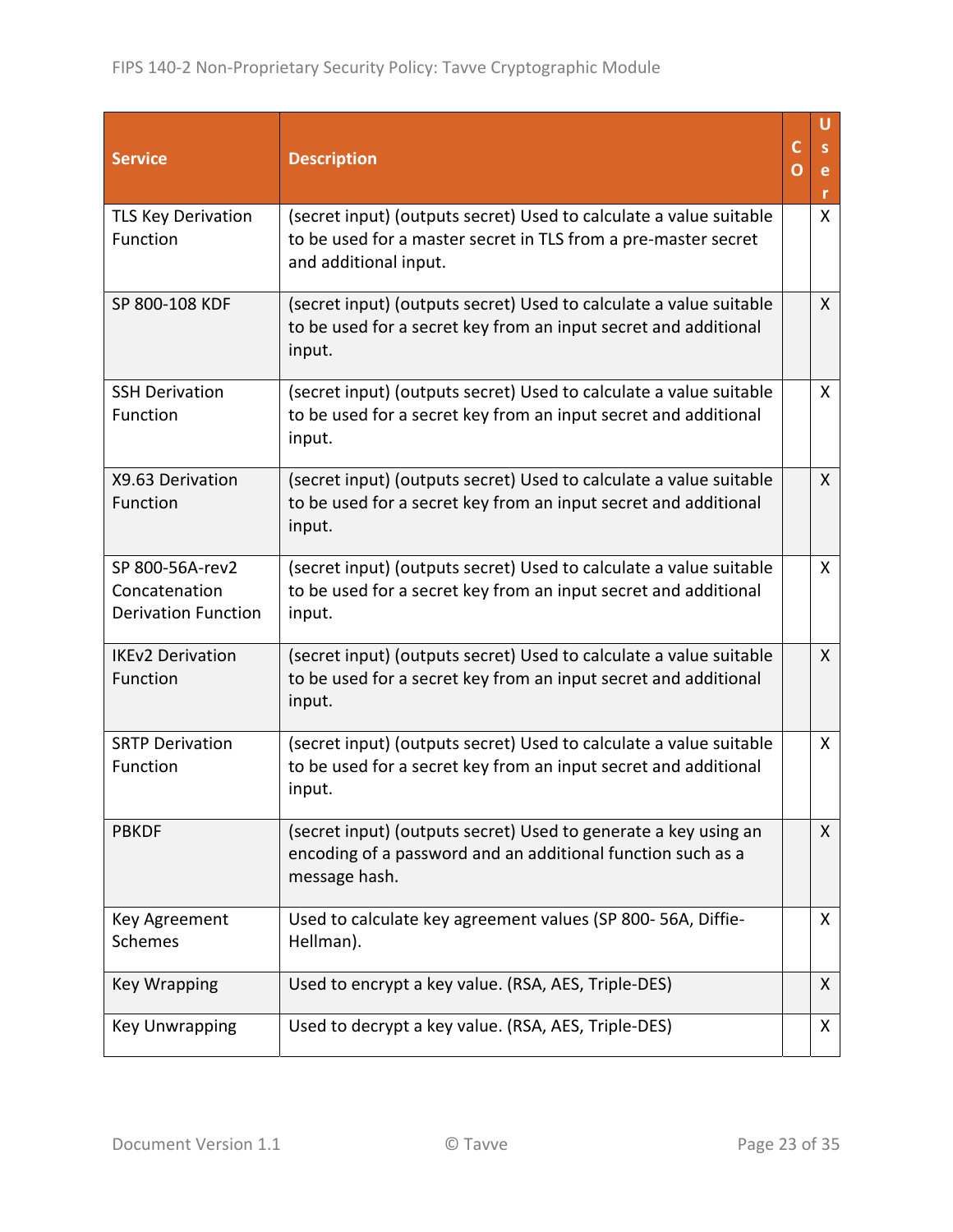| <b>Service</b>        | <b>Description</b>                                                    |  |
|-----------------------|-----------------------------------------------------------------------|--|
| <b>NDRNG Callback</b> | Gathers entropy in a passive manner from a user-provided<br>function. |  |
| Utility               | Miscellaneous utility functions, does not access CSPs.                |  |

**Table 11 – Module Services, Roles, and Descriptions**

Note: The module services are the same in the approved and non‐approved modes of operation. The only difference is the function(s) used (approved/allowed or non‐approved/non‐ allowed).

Services in the module are accessed via the public APIs of the Jar file. The ability of a thread to invoke non‐approved services depends on whether it has been registered with the module as approved mode only. In approved only mode no non‐approved services are accessible. In the presence of a Java SecurityManager approved mode services specific to a context, such as DSA and ECDSA for use in TLS, require specific permissions to be configured in the JVM configuration by the Cryptographic Officer or User.

In the absence of a Java SecurityManager specific services related to protocols such as TLS are available, however must only be used in relation to those protocols.

Table 12 – CSP Access Rights within Services defines the relationship between access to CSPs and the different module services. The modes of access shown in the table are defined as:

**G** = Generate: The module generates the CSP.

**R** = Read: The module reads the CSP. The read access is typically performed before the module uses the CSP.

**E** = Execute: The module executes using the CSP.

**W** = Write: The module writes the CSP. The write access is typically performed after a CSP is imported into the module, when the module generates a CSP, or when the module overwrites an existing CSP.

**Z** = Zeroize: The module zeroizes the CSP.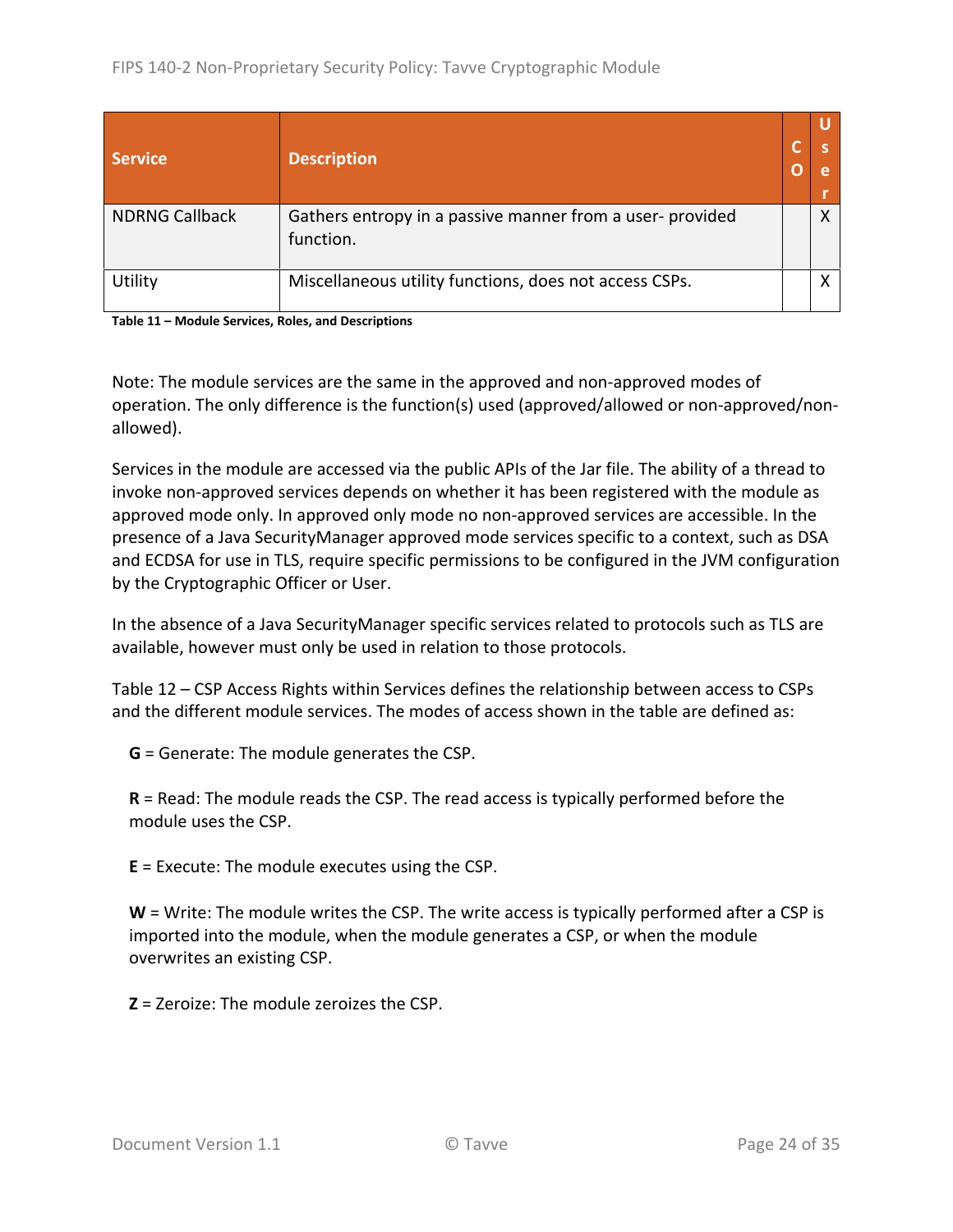|                                                      | <b>CSPs</b> |             |                  |                 |                           |                   |                  |                             |                 |                        |
|------------------------------------------------------|-------------|-------------|------------------|-----------------|---------------------------|-------------------|------------------|-----------------------------|-----------------|------------------------|
| <b>Service</b>                                       | AES Keys    | DH Keys     | <b>DRBG Keys</b> | <b>DSA Keys</b> | <b>EC Agreemen</b><br>Key | <b>ECDSA Keys</b> | <b>HMAC Keys</b> | <b>KDF Secret</b><br>Values | <b>RSA Keys</b> | <b>Triple-DES Keys</b> |
| Initialize Module and<br>Run Self-Tests on<br>Demand |             |             |                  |                 |                           |                   |                  |                             |                 |                        |
| <b>Show Status</b>                                   |             |             |                  |                 |                           |                   |                  |                             |                 |                        |
| Zeroize / Power-off                                  | Z           | $\mathsf Z$ | $\mathsf{Z}$     | $\mathsf Z$     | $\mathsf Z$               | Z                 | $\mathsf Z$      |                             | $\mathsf Z$     | $\mathsf Z$            |
| Data Encryption                                      | ${\sf R}$   |             |                  |                 |                           |                   |                  |                             |                 | $\mathsf{R}$           |
| Data Decryption                                      | ${\sf R}$   |             |                  |                 |                           |                   |                  |                             |                 | ${\sf R}$              |
| <b>MAC Calculation</b>                               | ${\sf R}$   |             |                  |                 |                           |                   | ${\sf R}$        |                             |                 | ${\sf R}$              |
| Signature<br>Authentication                          |             |             |                  | ${\sf R}$       |                           | $\mathsf R$       |                  |                             | ${\sf R}$       |                        |
| Signature<br>Verification                            |             |             |                  | $\mathsf R$     |                           | ${\sf R}$         |                  |                             | ${\sf R}$       |                        |
| DRBG (SP800-90A)<br>output                           | G           | G           | G, R             | G               | G                         | G                 | G                |                             | G               | G                      |
| Message Hashing                                      |             |             |                  |                 |                           |                   |                  |                             |                 |                        |
| Keyed Message<br>Hashing                             |             |             |                  |                 |                           |                   | $\mathsf{R}$     |                             |                 |                        |
| <b>TLS Key Derivation</b><br>Function                |             |             |                  |                 |                           |                   |                  | ${\sf R}$                   |                 |                        |
| SP 800-108 KDF                                       |             |             |                  |                 |                           |                   |                  | ${\sf R}$                   |                 |                        |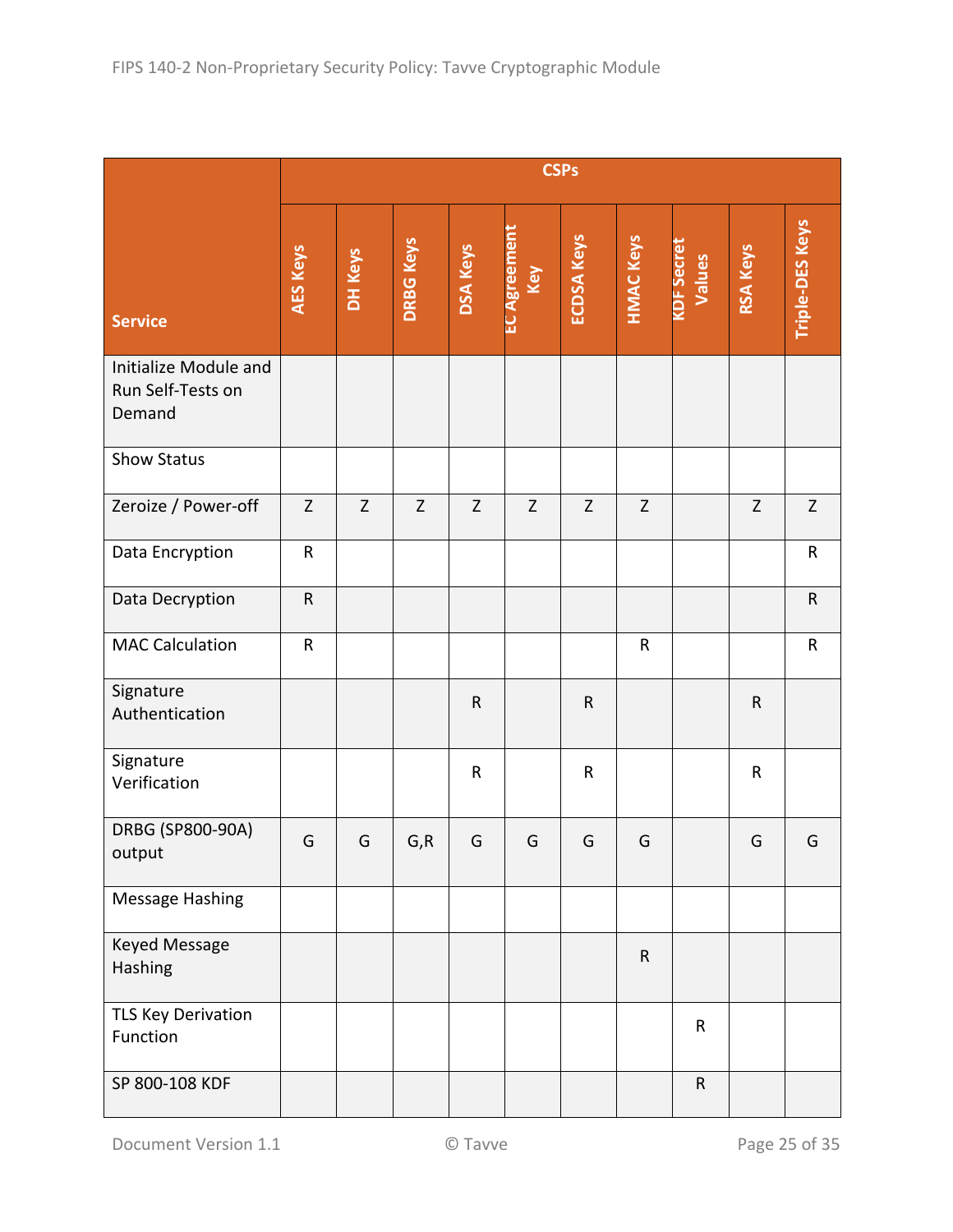|                                                                | <b>CSPs</b>     |         |                  |                 |                            |                   |                  |                             |           |                 |
|----------------------------------------------------------------|-----------------|---------|------------------|-----------------|----------------------------|-------------------|------------------|-----------------------------|-----------|-----------------|
| <b>Service</b>                                                 | <b>AES Keys</b> | DH Keys | <b>DRBG Keys</b> | <b>DSA Keys</b> | <b>EC Agreement</b><br>Key | <b>ECDSA Keys</b> | <b>HMAC Keys</b> | <b>KDF Secret</b><br>Values | RSA Keys  | Triple-DES Keys |
| <b>SSH Derivation</b><br>Function                              |                 |         |                  |                 |                            |                   |                  | ${\sf R}$                   |           |                 |
| X9.63 Derivation<br>Function                                   |                 |         |                  |                 |                            |                   |                  | ${\sf R}$                   |           |                 |
| SP 800-56A-rev2<br>Concatenation<br><b>Derivation Function</b> |                 |         |                  |                 |                            |                   |                  | ${\sf R}$                   |           |                 |
| <b>IKEv2 Derivation</b><br>Function                            |                 |         |                  |                 |                            |                   |                  | ${\sf R}$                   |           |                 |
| <b>SRTP Derivation</b><br>Function                             |                 |         |                  |                 |                            |                   |                  | ${\sf R}$                   |           |                 |
| <b>PBKDF</b>                                                   |                 |         |                  |                 |                            |                   | G, R             |                             |           |                 |
| Key Agreement<br>Schemes                                       | G               | R       |                  |                 | $\mathsf{R}$               |                   | ${\sf R}$        |                             | R         | G               |
| Key<br>Wrapping/Transport<br>(RSA, AES,<br>Triple-DES)         | $\mathsf R$     |         |                  |                 |                            |                   | ${\sf R}$        |                             | ${\sf R}$ | $\mathsf R$     |
| Key Unwrapping<br>(RSA, AES,<br>Triple-DES)                    | ${\sf R}$       |         |                  |                 |                            |                   | $\mathsf R$      |                             | ${\sf R}$ | $\mathsf R$     |
| <b>NDRNG Callback</b>                                          |                 |         | G                |                 |                            |                   |                  |                             |           |                 |
| Utility                                                        |                 |         |                  |                 |                            |                   |                  |                             |           |                 |

**Table 12 – CSP Access Rights within Services**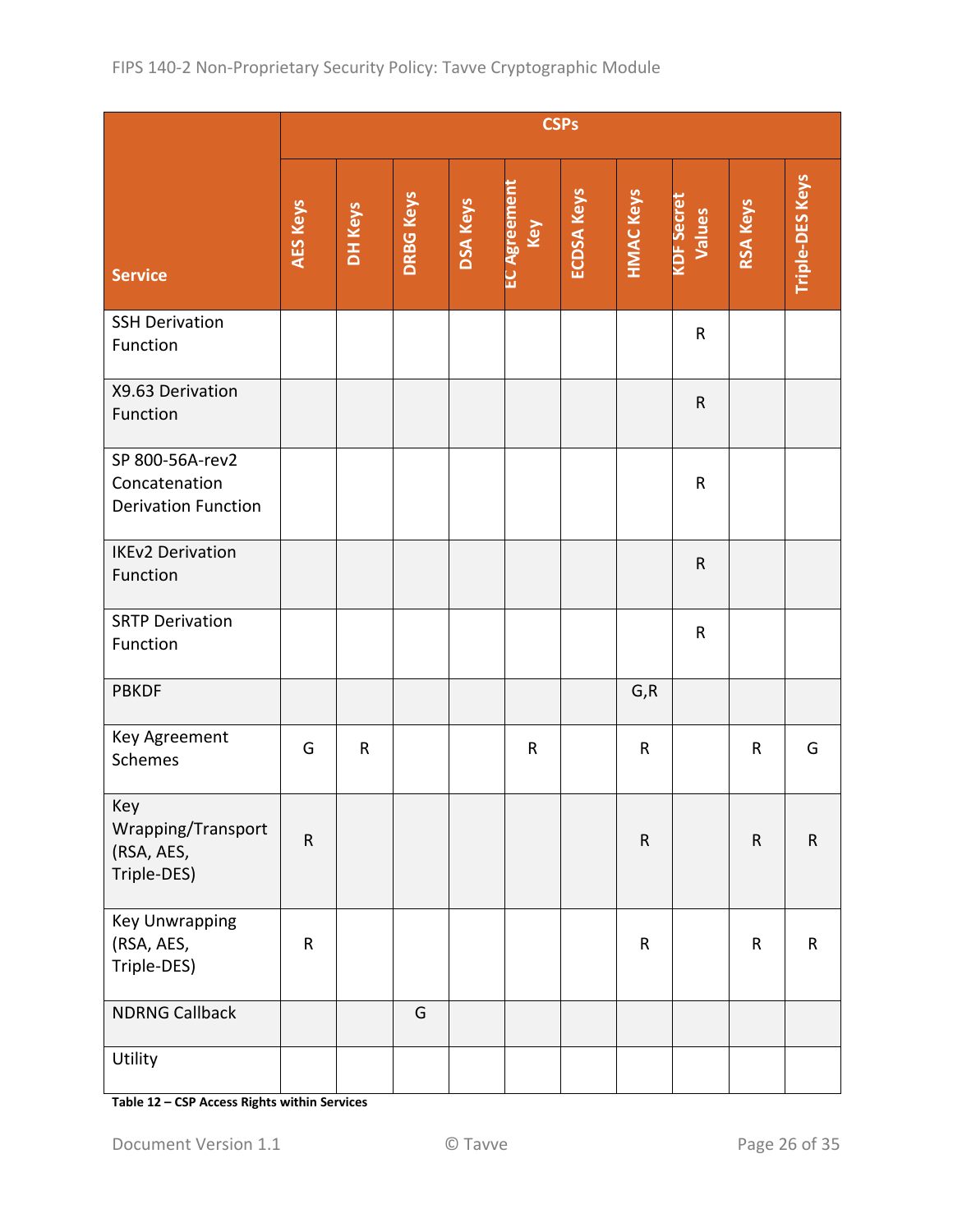## **2.5 Physical Security**

The module is a software-only module and does not have physical security mechanisms.

## **2.6 Operational Environment**

The module operates in a modifiable operational environment under the FIPS 140‐2 definitions.

The module runs on a GPC running one of the operating systems specified in the approved operational environment list in this section. Each approved operating system manages processes and threads in a logically separated manner. The module's user is considered the owner of the calling application that instantiates the module within the process space of the Java Virtual Machine.

The module optionally uses the Java Security Manager, and starts in FIPS-approved mode by default when used with the Java Security Manager. When the Module is not used within the context of the Java Security Manager, it will start by default in the non‐FIPS‐approved mode.

The module was tested on the following platform:

 CentOS 6.4 on vSphere 6, Java SE Runtime Environment v8 (1.8.0) running on Cisco UCSB‐B200‐M4 Blade

Compliance is maintained for CentOS 7.0 and other versions of the respective operating system family where the binary is unchanged. No claim can be made as to the correct operation of the module or the security strengths of the generated keys when ported to an operational environment which is not listed on the validation certificate.

The GPC(s) used during testing met Federal Communications Commission (FCC) FCC Electromagnetic Interference (EMI) and Electromagnetic Compatibility (EMC) requirements for business use as defined by 47 Code of Federal Regulations, Part15, Subpart B. FIPS 140‐2 validation compliance is maintained when the module is operated on other versions of the GPOS running in single user mode, assuming that the requirements outlined in NIST IG G.5 are met.

#### **2.6.1 Use of External RNG**

The module makes use of the JVM's configured SecureRandom entropy source to provide entropy when required. The module will request entropy as appropriate to the security strength and seeding configuration for the DRBG that is using it. In approved mode the minimum amount of entropy that would be requested is 112 bits with a larger minimum being set if the security strength of the operation requires it. The module will wait until the *SecureRandom.generateSeed()* returns the requested amount of entropy, blocking if necessary.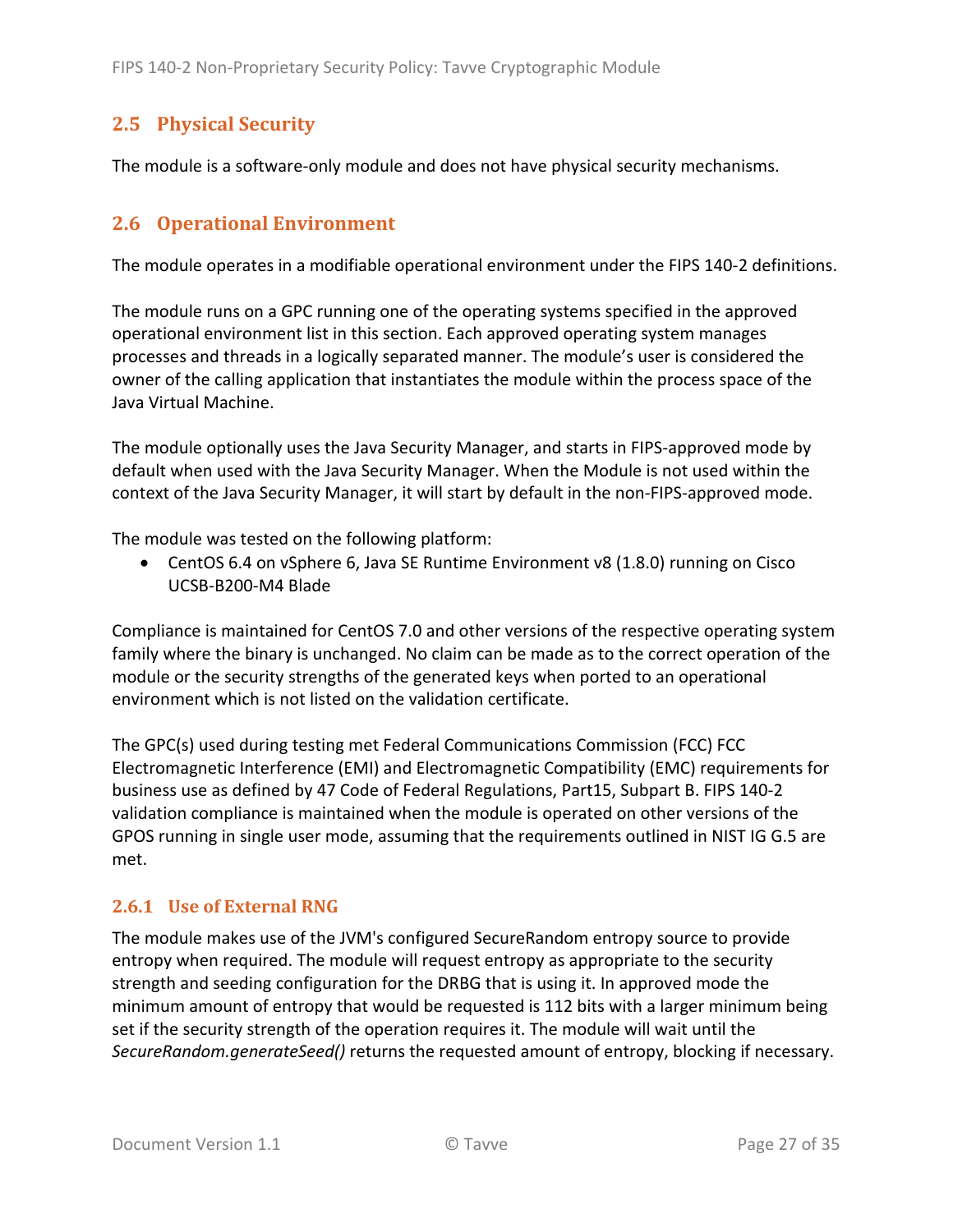## **2.7 Self‐Tests**

Each time the module is powered up, it tests that the cryptographic algorithms still operate correctly and that sensitive data have not been damaged. Power‐up self–tests are available on demand by power cycling the module.

On power-up or reset, the module performs the self-tests that are described in Table 13 – Power‐Up Self‐Tests. All KATs must be completed successfully prior to any other use of cryptography by the module. If one of the KATs fails, the module enters the Self‐Test Failure error state. The module will output a detailed error message when *FipsStatus.isReady()* is called. The error state can only be cleared by reloading the module and calling *FipsStatus.isReady()* again to confirm successful completion of the KATs.

| <b>Test Target</b>       | <b>Description</b>                                              |
|--------------------------|-----------------------------------------------------------------|
| Software Integrity Check | HMAC-SHA256                                                     |
| <b>AES</b>               | <b>KATs: Encryption, Decryption</b>                             |
|                          | Modes: ECB                                                      |
|                          | Key sizes: 128 bits                                             |
| <b>CCM</b>               | KATs: Generation, Verification                                  |
|                          | Key sizes: 128 bits                                             |
| AES-CMAC                 | KATs: Generation, Verification                                  |
|                          | Key sizes: AES with 128 bits                                    |
| <b>FFC KAS</b>           | KATs: Per IG 9.6 - Primitive "Z" Computation Parameter Sets/Key |
|                          | sizes: FB                                                       |
| <b>DRBG</b>              | KATs: HASH_DRBG, HMAC_DRBG, CTR_DRBG                            |
|                          | Security Strengths: 256 bits                                    |
| <b>DSA</b>               | KAT: Signature Generation, Signature Verification               |
|                          | Key sizes: 2048 bits                                            |
| <b>ECDSA</b>             | KAT: Signature Generation, Signature Verification Curves/Key    |
|                          | sizes: P-256                                                    |
| GCM/GMAC                 | KATs: Generation, Verification                                  |
|                          | Key sizes: 128 bits                                             |
| <b>HMAC</b>              | KATs: Generation, Verification                                  |
|                          | SHA sizes: SHA-1, SHA-224, SHA-256, SHA-384, SHA-512, SHA-      |
|                          | 512/224, SHA-512/256                                            |
| <b>ECC KAS</b>           | KATs: Per IG 9.6 - Primitive "Z" Computation                    |
|                          | Parameter Sets/Key sizes: FB                                    |
| <b>RSA</b>               | KATs: Signature Generation, Signature Verification              |
|                          | Key sizes: 2048 bits                                            |

## **2.7.1 Power‐Up Self‐Tests**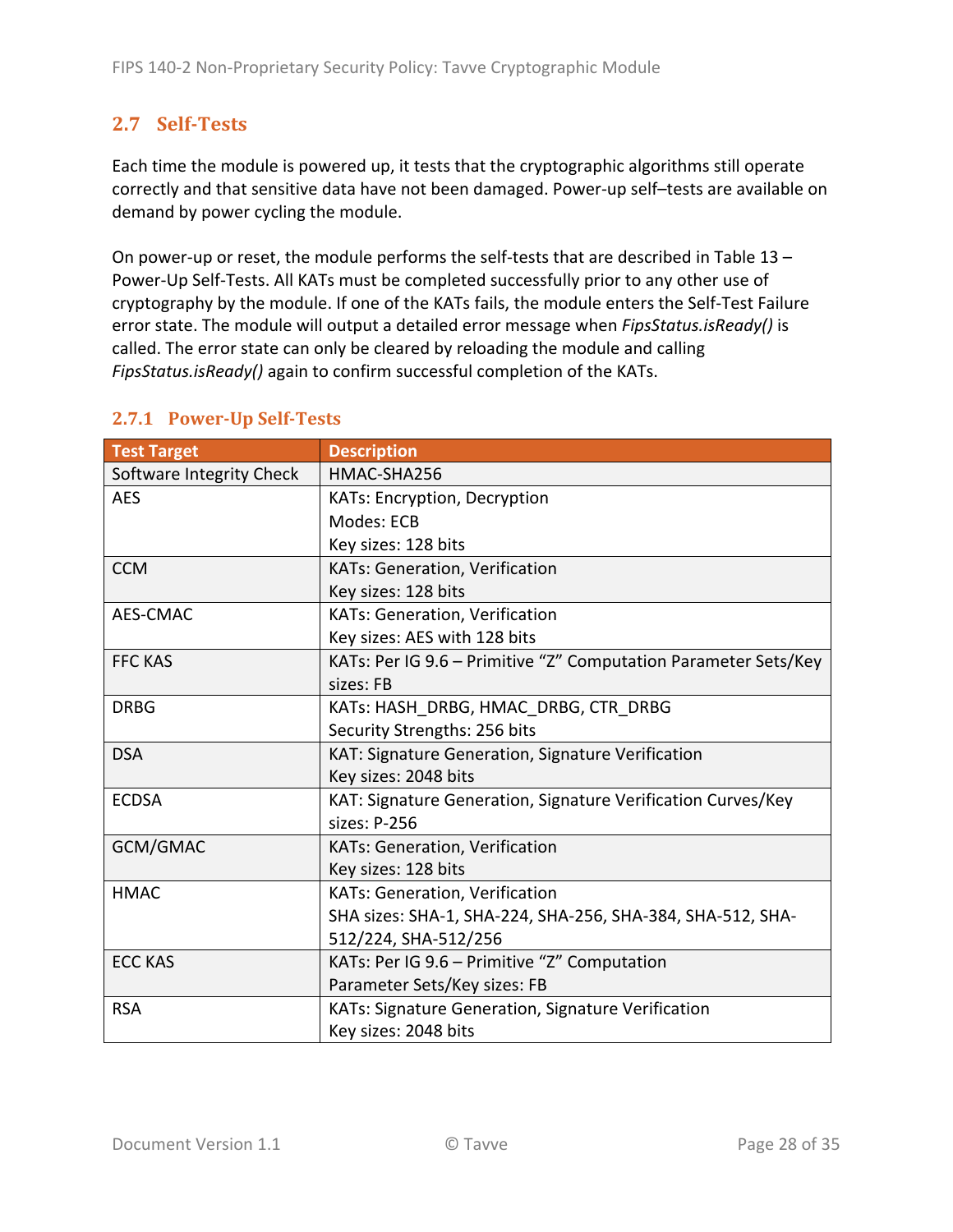| <b>Test Target</b>             | <b>Description</b>                                         |
|--------------------------------|------------------------------------------------------------|
| <b>SHS</b>                     | <b>KATs: Output Verification</b>                           |
|                                | SHA sizes: SHA-1, SHA-224, SHA-256, SHA-384, SHA-512, SHA- |
|                                | 512/224, SHA-512/256, SHA3-224, SHA3-256, SHA3-384, SHA3-  |
|                                | 512                                                        |
| Triple-DES                     | KATs: Encryption, Decryption                               |
|                                | Modes: TECB                                                |
|                                | Key sizes: 3-Key                                           |
| Triple-DES-CMAC                | <b>KATs: Generation, Verification</b>                      |
|                                | Key sizes: 3-Key                                           |
| Extendable-Output              | <b>KATs: Output Verification</b>                           |
| functions (XOF)                | XOFs: SHAKE128, SHAKE256                                   |
| Key Agreement Using RSA        | KATs: SP 800-56B specific KATs per IG D.4                  |
|                                | Key sizes: 2048 bits                                       |
| <b>Key Transport Using RSA</b> | KATs: SP 800-56B specific KATs per IG D.4                  |
|                                | Key sizes: 2048 bits                                       |

**Table 13 – Power‐Up Self‐Tests**

#### **2.7.2 Conditional Self‐Tests**

The module implements the following conditional self‐tests upon key generation, or random number generation (respectively):

| <b>Test Target</b>        | <b>Description</b>                                        |
|---------------------------|-----------------------------------------------------------|
| <b>NDRNG</b>              | NDRNG Continuous Test performed when a random             |
|                           | value is requested from the NDRNG.                        |
| DH                        | DH Pairwise Consistency Test performed on every DH        |
|                           | key pair generation.                                      |
| <b>DRBG</b>               | DRBG Continuous Test performed when a random value        |
|                           | is requested from the DRBG.                               |
| <b>DSA</b>                | DSA Pairwise Consistency Test performed on every DSA      |
|                           | key pair generation.                                      |
| <b>ECDSA</b>              | <b>ECDSA Pairwise Consistency Test performed on every</b> |
|                           | EC key pair generation.                                   |
| <b>RSA</b>                | RSA Pairwise Consistency Test performed on every RSA      |
|                           | key pair generation.                                      |
| <b>DRBG Health Checks</b> | Performed conditionally on DRBG, per SP 800-90A           |
|                           | Section 11.3. Required per IG C.1.                        |
| SP 800-56A Assurances     | Performed conditionally per SP 800-56A Sections 5.5.2,    |
|                           | 5.6.2, and/or 5.6.3. Required per IG 9.6.                 |

**Table 14 – Conditional Self‐Tests**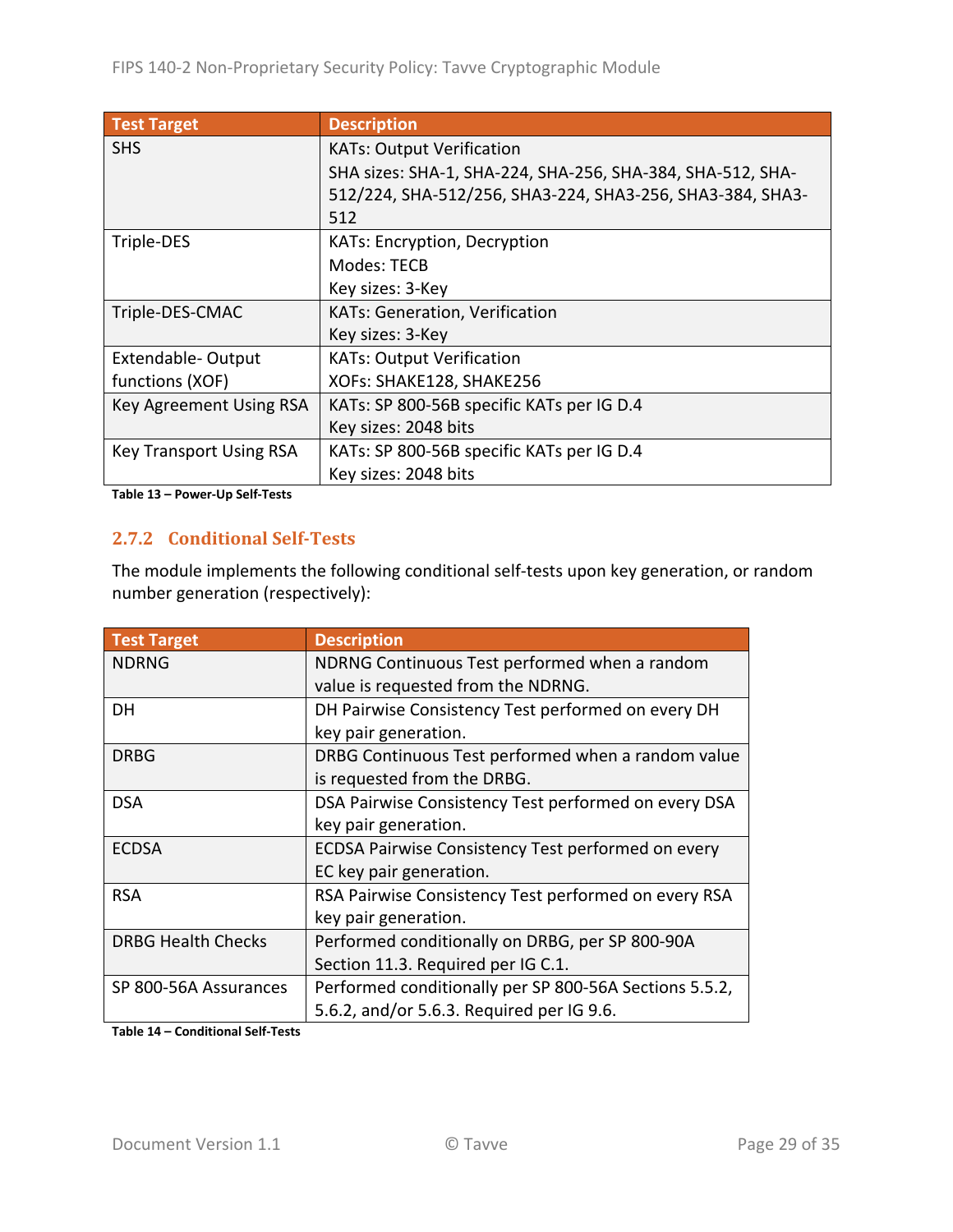## **2.8 Mitigation of Other Attacks**

The Module implements basic protections to mitigate against timing based attacks against its internal implementations. There are two counter‐measures used.

The first is Constant Time Comparisons, which protect the digest and integrity algorithms by strictly avoiding "fast fail" comparison of MACs, signatures, and digests so the time taken to compare a MAC, signature, or digest is constant regardless of whether the comparison passes or fails.

The second is made up of Numeric Blinding and decryption/signing verification which both protect the RSA algorithm.

Numeric Blinding prevents timing attacks against RSA decryption and signing by providing a random input into the operation which is subsequently eliminated when the result is produced. The random input makes it impossible for a third party observing the private key operation to attempt a timing attack on the operation as they do not have knowledge of the random input and consequently the time taken for the operation tells them nothing about the private value of the RSA key.

Decryption/signing verification is carried out by calculating a primitive encryption or signature verification operation after a corresponding decryption or signing operation before the result of the decryption or signing operation is returned. The purpose of this is to protect against Lenstra's CRT attack by verifying the correctness the private key calculations involved. Lenstra's CRT attack takes advantage of undetected errors in the use of RSA private keys with CRT values and, if exploitable, can be used to discover the private value of the RSA key.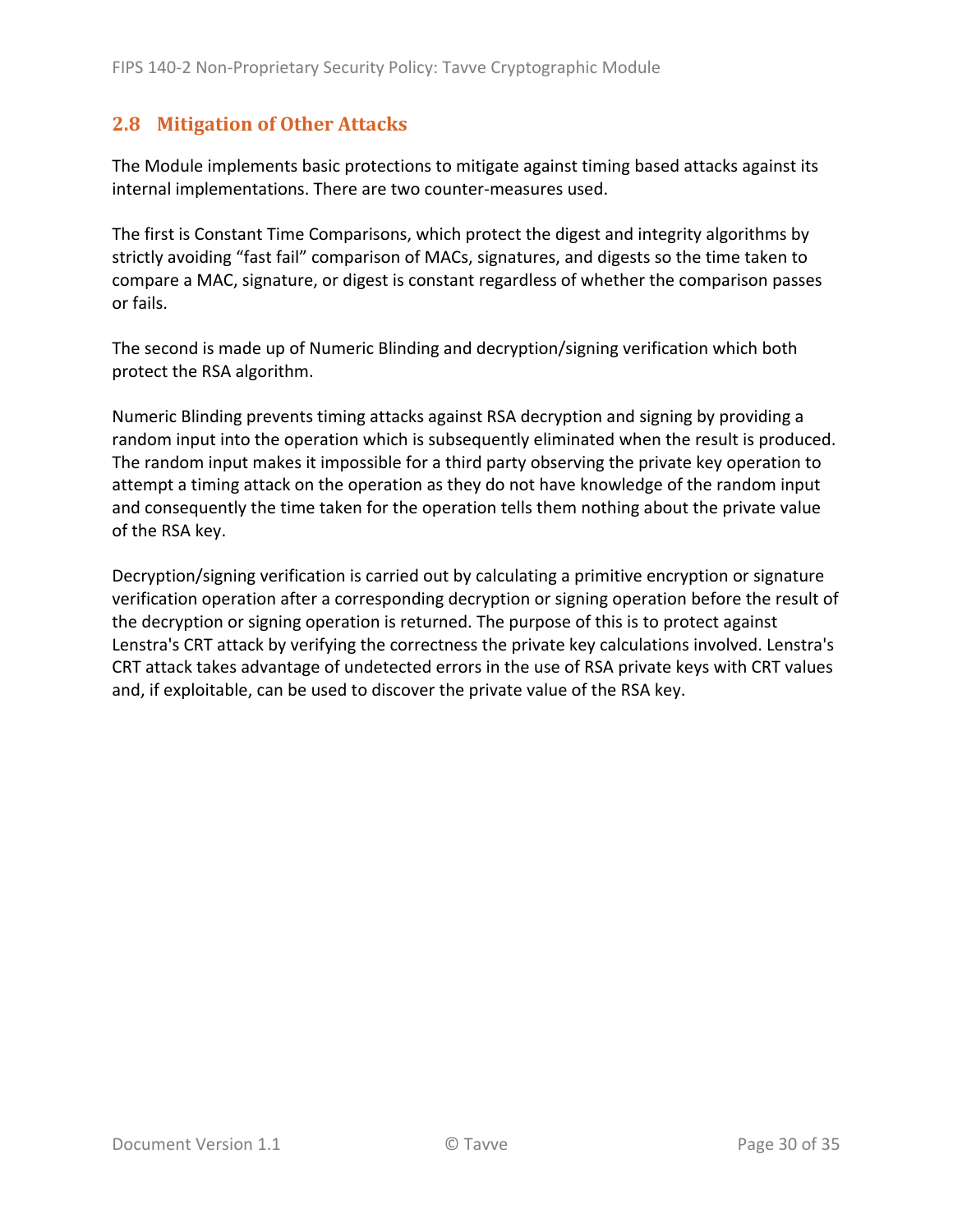## **3 Security Rules and Guidance**

## **3.1 Basic Enforcement**

The module design corresponds to the Module security rules. This section documents the security rules enforced by the cryptographic module to implement the security requirements of this FIPS 140‐2 Level 1 module.

- 1. The module provides two distinct operator roles: User and Cryptographic Officer.
- 2. The module does not provide authentication.
- 3. The operator may command the module to perform the power up self‐tests by cycling power or resetting the module.
- 4. Power‐up self‐tests do not require any operator action.
- 5. Data output is inhibited during key generation, self-tests, zeroization, and error states.
- 6. Status information does not contain CSPs or sensitive data that if misused could lead to a compromise of the module.
- 7. There are no restrictions on which keys or CSPs are zeroized by the zeroization service.
- 8. The module does not support concurrent operators.
- 9. The module does not have any external input/output devices used for entry/output of data.
- 10. The module does not enter or output plaintext CSPs from the module's physical boundary.
- 11. The module does not output intermediate key values.

#### **3.1.1 Additional Enforcement with a Java SecurityManager**

In the presence of a Java SecurityManager approved mode services specific to a context, such as DSA and ECDSA for use in TLS, require specific policy permissions to be configured in the JVM configuration by the Cryptographic Officer or User. The SecurityManager can also be used to restrict the ability of particular code bases to examine CSPs. See Section 2.1.3 Module Configuration for further advice on this.

In the absence of a Java SecurityManager specific services related to protocols such as TLS are available, however must only be used in relation to those protocols.

#### **3.1.2 Basic Guidance**

The jar file representing the module needs to be installed in a JVM's class path in a manner appropriate to its use in applications running on the JVM.

Functionality in the module is provided in two ways. At the lowest level there are distinct classes that provide access to the FIPS approved and non‐FIPS approved services provided by the module. A more abstract level of access can also be gained through the use of strings providing operation names passed into the module's Java cryptography provider through the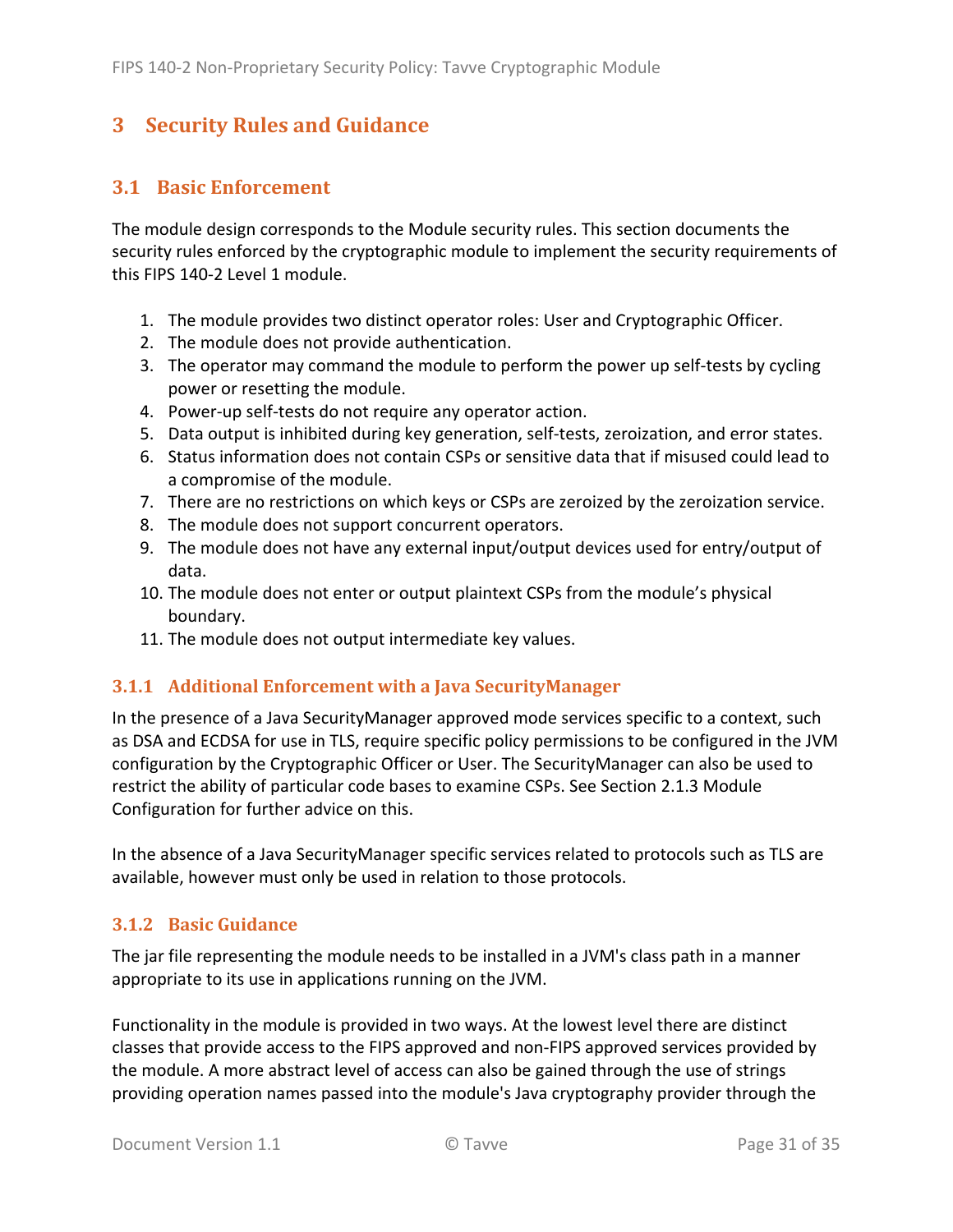APIs described in the Java Cryptography Architecture (JCA) and the Java Cryptography Extension (JCE).

When the module is being used in FIPS approved-only mode, classes providing implementations of algorithms which are not FIPS approved, or allowed, are explicitly disabled.

#### **3.1.3 Enforcement and Guidance for GCM IVs**

IVs for GCM can be generated randomly, where an IV is not generated randomly the module supports the importing of GCM IVs.

In approved mode, when a GCM IV is generated randomly, the module enforces the use of an approved DRGB in line with Section 8.2.2 of SP 800‐38D.

In approved mode, importing a GCM IV is non‐conformant unless the source of the IV is also FIPS approved for GCM IV generation.

Per IG A.5, Section 2.2.1 of this Security Policy also states that in the event module power is lost and restored the consuming application must ensure that any of its AES‐GCM keys used for encryption or decryption are re‐distributed.

#### **3.1.4 Enforcement and Guidance for use of the Approved PBKDF**

In line with the requirements for SP 800‐132, keys generated using the approved PBKDF must only be used for storage applications. Any other use of the approved PBKDF is non‐conformant.

In approved mode the module enforces that any password used must encode to at least 14 bytes (112 bits) and that the salt is at least 16 bytes (128 bits) long. The iteration count associated with the PBKDF should be as large as practical.

As the module is a general purpose software module, it is not possible to anticipate all the levels of use for the PBKDF, however a user of the module should also note that a password should at least contain enough entropy to be unguessable and also contain enough entropy to reflect the security strength required for the key being generated. In the event a password encoding is simply based on ASCII a 14 byte password is unlikely to contain sufficient entropy for most purposes. Users are referred to Appendix A, "Security Considerations" of SP 800‐132 for further information on password, salt, and iteration count selection.

#### **3.1.5 Software Installation**

The module is provided directly to solution developers and is not available for direct download to the general public. The module and its host application are to be installed on an operating system specified in Section 2.6 or one where portability is maintained.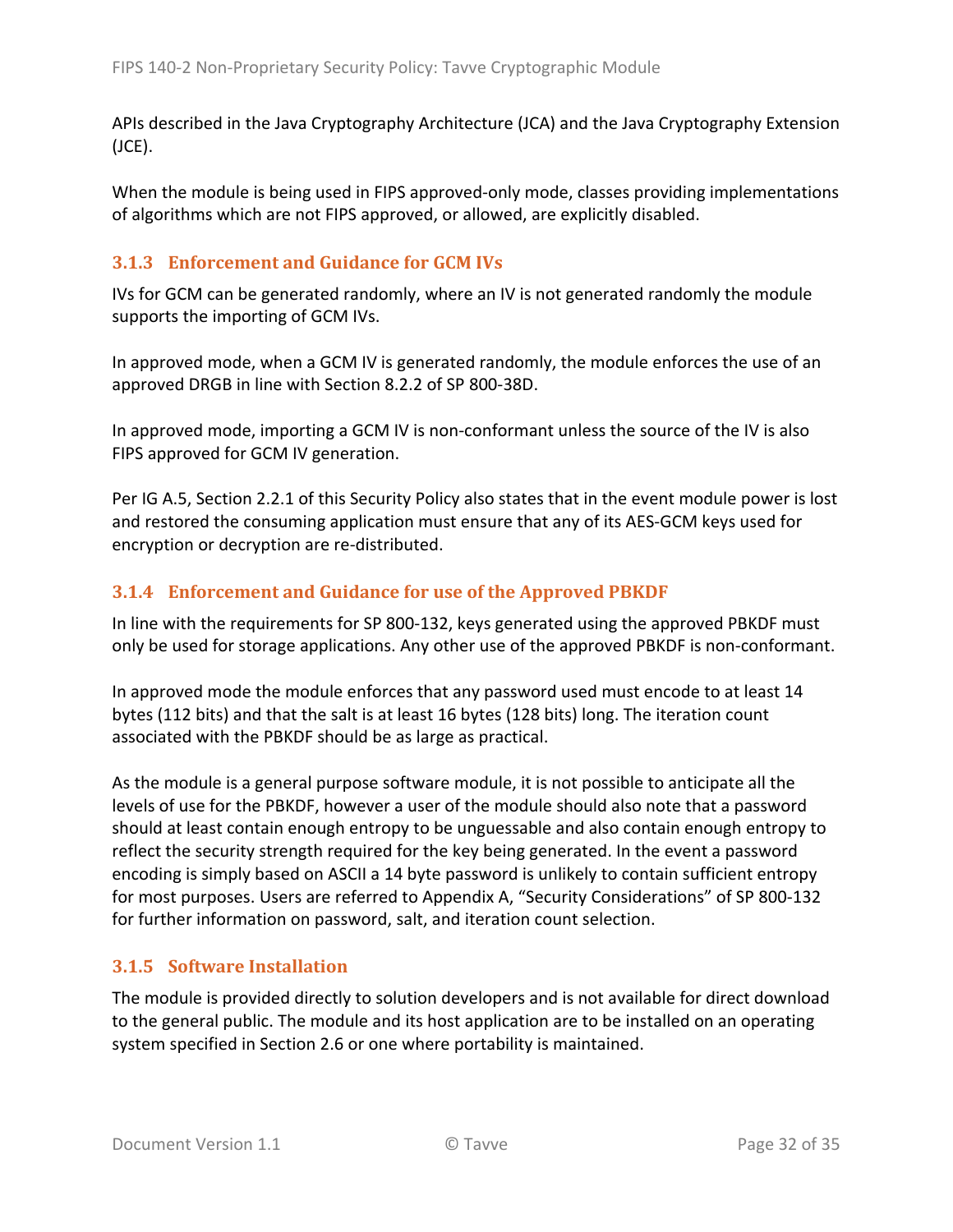# **4 References and Acronyms**

## **4.1 References**

| <b>Abbreviation</b> | <b>Full Specification Name</b>                                          |
|---------------------|-------------------------------------------------------------------------|
| <b>ANSI X9.31</b>   | X9.31-1998, Digital Signatures using Reversible Public Key Cryptography |
|                     | for the Financial Services Industry (rDSA), September 9, 1998           |
| FIPS 140-2          | Security Requirements for Cryptographic modules, May 25, 2001           |
| FIPS 180-4          | Secure Hash Standard (SHS)                                              |
| FIPS 186-3          | Digital Signature Standard (DSS)                                        |
| FIPS 186-4          | Digital Signature Standard (DSS)                                        |
| <b>FIPS 197</b>     | <b>Advanced Encryption Standard</b>                                     |
| FIPS 198-1          | The Keyed-Hash Message Authentication Code (HMAC)                       |
| <b>FIPS 202</b>     | SHA-3 Standard: Permutation-Based Hash and Extendable-Output            |
|                     | <b>Functions</b>                                                        |
| IG                  | Implementation Guidance for FIPS PUB 140-2 and the Cryptographic        |
|                     | <b>Module Validation Program</b>                                        |
| PKCS#1 v2.1         | RSA Cryptography Standard                                               |
| PKCS#5              | Password-Based Cryptography Standard                                    |
| <b>PKCS#12</b>      | Personal Information Exchange Syntax Standard                           |
| SP 800-20           | Modes of Operation Validation System for Triple Data Encryption         |
|                     | Algorithm (TMOVS)                                                       |
| SP 800-38A          | Recommendation for Block Cipher Modes of Operation: Three Variants of   |
|                     | <b>Ciphertext Stealing for CBC Mode</b>                                 |
| SP 800-38B          | Recommendation for Block Cipher Modes of Operation: The CMAC Mode       |
|                     | for Authentication                                                      |
| SP 800-38C          | Recommendation for Block Cipher Modes of Operation: The CCM Mode        |
|                     | for Authentication and Confidentiality                                  |
| SP 800-38D          | Recommendation for Block Cipher Modes of Operation: Galois/Counter      |
|                     | Mode (GCM) and GMAC                                                     |
| SP 800-38F          | Recommendation for Block Cipher Modes of Operation: Methods for Key     |
|                     | Wrapping                                                                |
| SP 800-56A          | Recommendation for Pair-Wise Key Establishment Schemes Using            |
|                     | Discrete Logarithm Cryptography                                         |
| SP 800-56B          | Recommendation for Pair-Wise Key Establishment Schemes Using Integer    |
|                     | <b>Factorization Cryptography</b>                                       |
| SP 800-56C          | Recommendation for Key Derivation through Extraction-then-Expansion     |
| SP 800-67           | Recommendation for the Triple Data Encryption Algorithm (TDEA) Block    |
|                     | Cipher                                                                  |
| SP 800-89           | Recommendation for Obtaining Assurances for Digital Signature           |
|                     | <b>Applications</b>                                                     |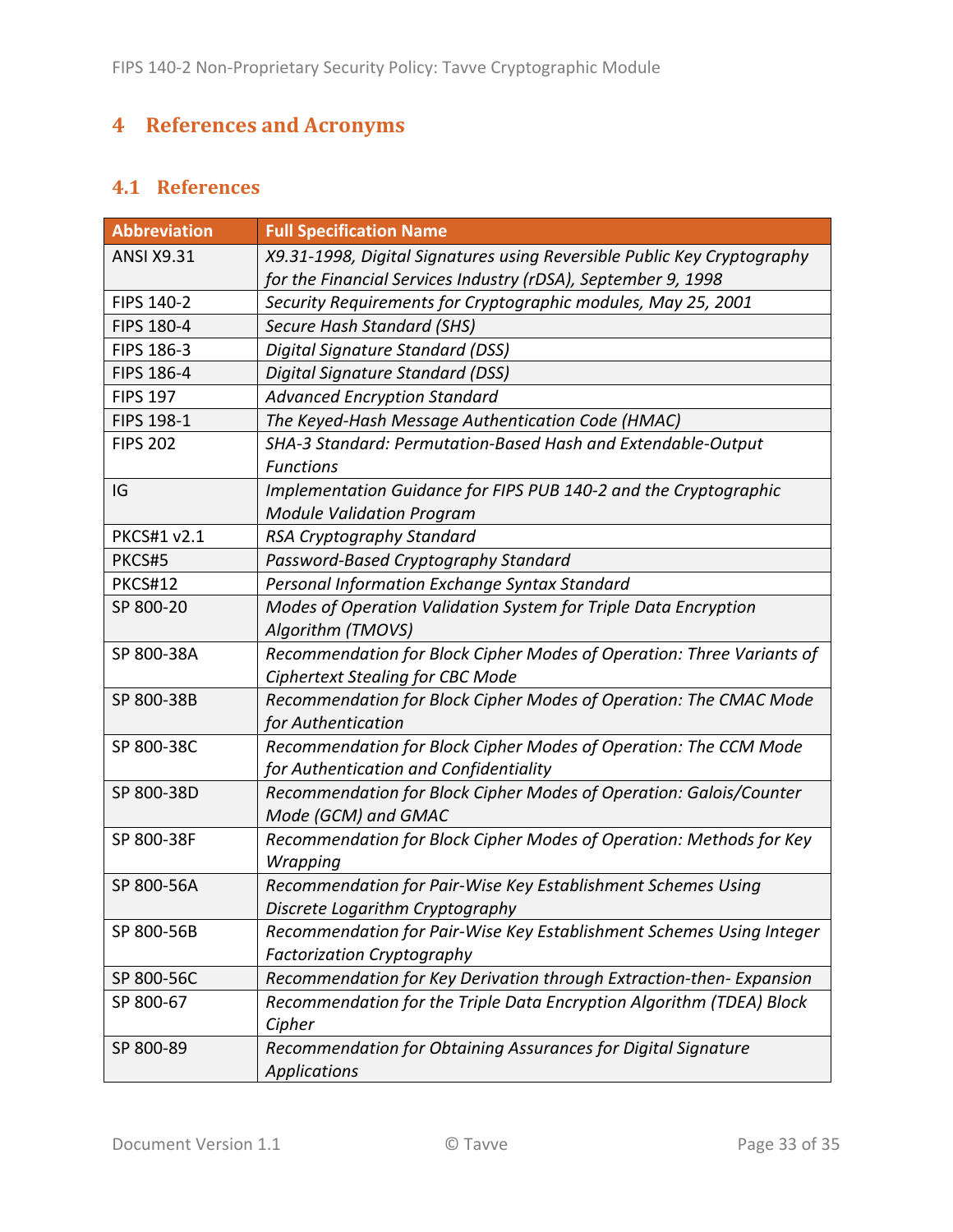| <b>Abbreviation</b> | <b>Full Specification Name</b>                                  |
|---------------------|-----------------------------------------------------------------|
| SP 800-90A          | Recommendation for Random Number Generation Using Deterministic |
|                     | <b>Random Bit Generators</b>                                    |
| SP 800-108          | Recommendation for Key Derivation Using Pseudorandom Functions  |
| SP 800-132          | Recommendation for Password-Based Key Derivation                |
| SP 800-135          | Recommendation for Existing Application-Specific Key Derivation |
|                     | <b>Functions</b>                                                |

**Table 15 – References**

# **4.2 Acronyms**

| <b>Acronym</b>  | <b>Term</b>                                    |
|-----------------|------------------------------------------------|
| <b>AES</b>      | <b>Advanced Encryption Standard</b>            |
| API             | <b>Application Programming Interface</b>       |
| CBC             | <b>Cipher-Block Chaining</b>                   |
| <b>CCM</b>      | Counter with CBC-MAC                           |
| <b>CDH</b>      | <b>Computational Diffie-Hellman</b>            |
| <b>CFB</b>      | Cipher Feedback Mode                           |
| <b>CMAC</b>     | Cipher-based Message Authentication Code       |
| <b>CMVP</b>     | Cryptographic Module Validation Program        |
| CO              | Crypto Officer                                 |
| <b>CPU</b>      | <b>Central Processing Unit</b>                 |
| CS              | <b>Ciphertext Stealing</b>                     |
| <b>CSP</b>      | <b>Critical Security Parameter</b>             |
| <b>CTR</b>      | Counter-mode                                   |
| <b>CVL</b>      | <b>Component Validation List</b>               |
| <b>DES</b>      | Data Encryption Standard                       |
| DH              | Diffie-Hellman                                 |
| <b>DRAM</b>     | <b>Dynamic Random Access Memory</b>            |
| <b>DRBG</b>     | Deterministic Random Bit Generator             |
| <b>DSA</b>      | Digital Signature Algorithm                    |
| <b>DSTU4145</b> | Ukrainian DSTU-4145-2002 Elliptic Curve Scheme |
| EC              | <b>Elliptic Curve</b>                          |
| ECB             | <b>Electronic Code Book</b>                    |
| ECC             | <b>Elliptic Curve Cryptography</b>             |
| <b>ECDSA</b>    | Elliptic Curve Digital Signature Algorithm     |
| <b>EMC</b>      | <b>Electromagnetic Compatibility</b>           |
| <b>EMI</b>      | Electromagnetic Interference                   |
| <b>FCC</b>      | <b>Federal Communications Commission</b>       |
| <b>FIPS</b>     | <b>Federal Information Processing Standard</b> |
| <b>GCM</b>      | Galois/Counter Mode                            |
| <b>GMAC</b>     | <b>Galois Message Authentication Code</b>      |